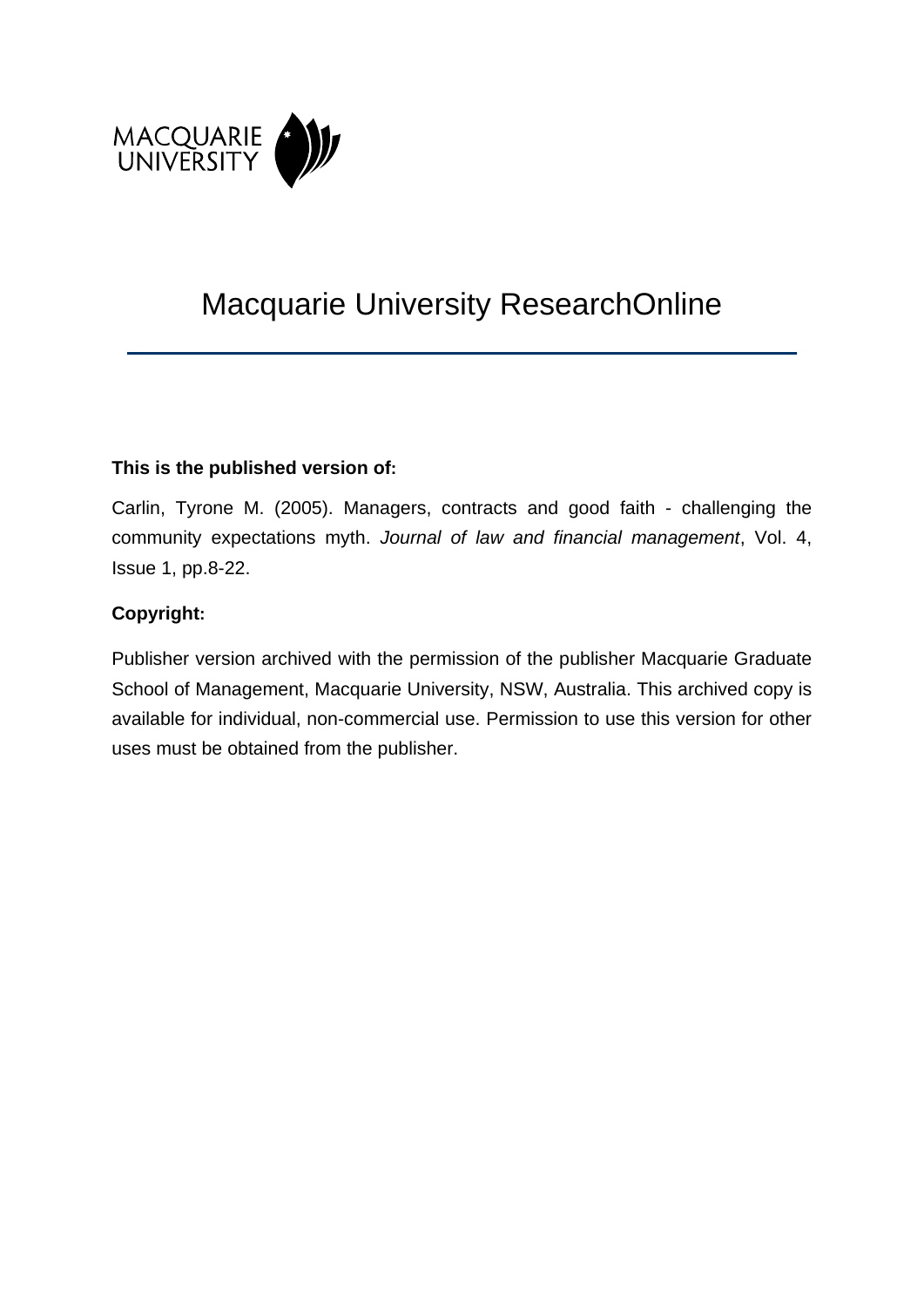## **Managers, Contracts and Good Faith – Challenging the Community Expectations Myth**

By Tyrone M Carlin Professor of Management, Macquarie Graduate School of Management

#### **Abstract**

*Contracts represent a key device for governing and intermediating commerce. As such, a body of contract law which produces outcomes in accordance with the expectations of commercial actors is a key factor in determining the risk and thus costliness of conducting business within a particular jurisdiction. Both commercial practice and the law of contract change over time. Examples of the former include the increasing recourse to outsourcing, alliances and partnering arrangements while a topical example of the latter represents the growing debate (in Australia) about the existence and role of good faith performance obligations in contract. Proponents of the latter doctrine have asserted that the growing reliance on relational commercial forms evident in business operations means a need for good faith norms within contract. Further, they assert that the commercial community expects and desires this norm shift. This paper describes evidence which provides a contrary view. In short, it is argued that managers place a high degree of value on contractual certainty and look warily at doctrines which would appear to subvert certainty in favour of other values.*

#### **Key Words**

*Contract, Good Faith, Outsourcing, Alliances*

#### **1. Introduction**

The environment in which commercial exchanges take place has evolved considerably over the past two decades. The embrace of market forces as a means of increasing competition and efficiency has been a global phenomenon which has resulted in significant changes to the manner in which organisations in both the private and public sectors function<sup>1</sup>. Faced with reduced barriers to trade, capital flows and ideas the economies of many nations have been transformed from relatively closed and protected systems to open systems subject to increasingly global market forces<sup>2</sup>. This upheaval at the macroeconomic level has also driven change at the microeconomic level, with organisations being forced to examine new modes of operation consistent with the objective of improving efficiency and maintaining operational sustainability<sup>3</sup>.

One consequence of this tide of change has been the growing tendency of commercial and public sector organisations alike to adopt what would heretofore have been viewed as radical devices for governing their operations and interactions with others. Whereas traditional organisational architectures were characterised by a high degree of vertical integration<sup>4</sup> with external exchanges typically orchestrated in a non-cooperative adversarial fashion, more modern approaches to the conduct of "business"5 operations have emphasised the need for greater trust and cooperation up and down the organisational supply chain<sup>6</sup>, the importance of drawing upon external expertise and excellence as a driver of sustainability and competitive advantage<sup>7</sup> and the imperative of less rigid boundaries between organisations<sup>8</sup>.

This shift in the underlying reality of organisational operations has not been without implications for contract. The relocation of activity from the internal to the external domain requires some form of governance mechanism in substitution for the bureaucratic governance model possible when as much organisational activity as possible is internalised and market exchanges are configured as one-off, arms length events. A heavy portion of the burden of this transformation has fallen on contract, yet as several authors have noted, there are apparent inconsistencies between the classical understanding of the "contract as promise" and the new, increasingly relational context in which contracts are being deployed as governance mechanisms<sup>9</sup>.

 Some authors have argued that the tendency towards the use of relational exchanges has transformed the nature of commercial dealings to the extent that relational governance mechanisms<sup>10</sup> have now reduced the importance of traditional formal contractual governance devices $11$ . This line of thinking echoes the seminal work of relational contract theorists such as Macaulay<sup>12</sup> and Macneil<sup>13</sup> who argue that the role of contracts in practice differs materially from that which would be predicted according to the precepts of classical contract theory. Macaulay asserts that:

*"People engaged in business often fi nd that they do not need contract planning and contract law because of relational sanctions…Even discrete transactions take place within a setting of continuing relationships and interdependence. The value of these relationships means that all involved must work to satisfy each other"14*

On this approach, the requirement for and legitimacy of good faith contractual performance obligations might appear relatively uncontentious. Even through the fog of uncertainty which surrounds the definition of good faith as it pertains to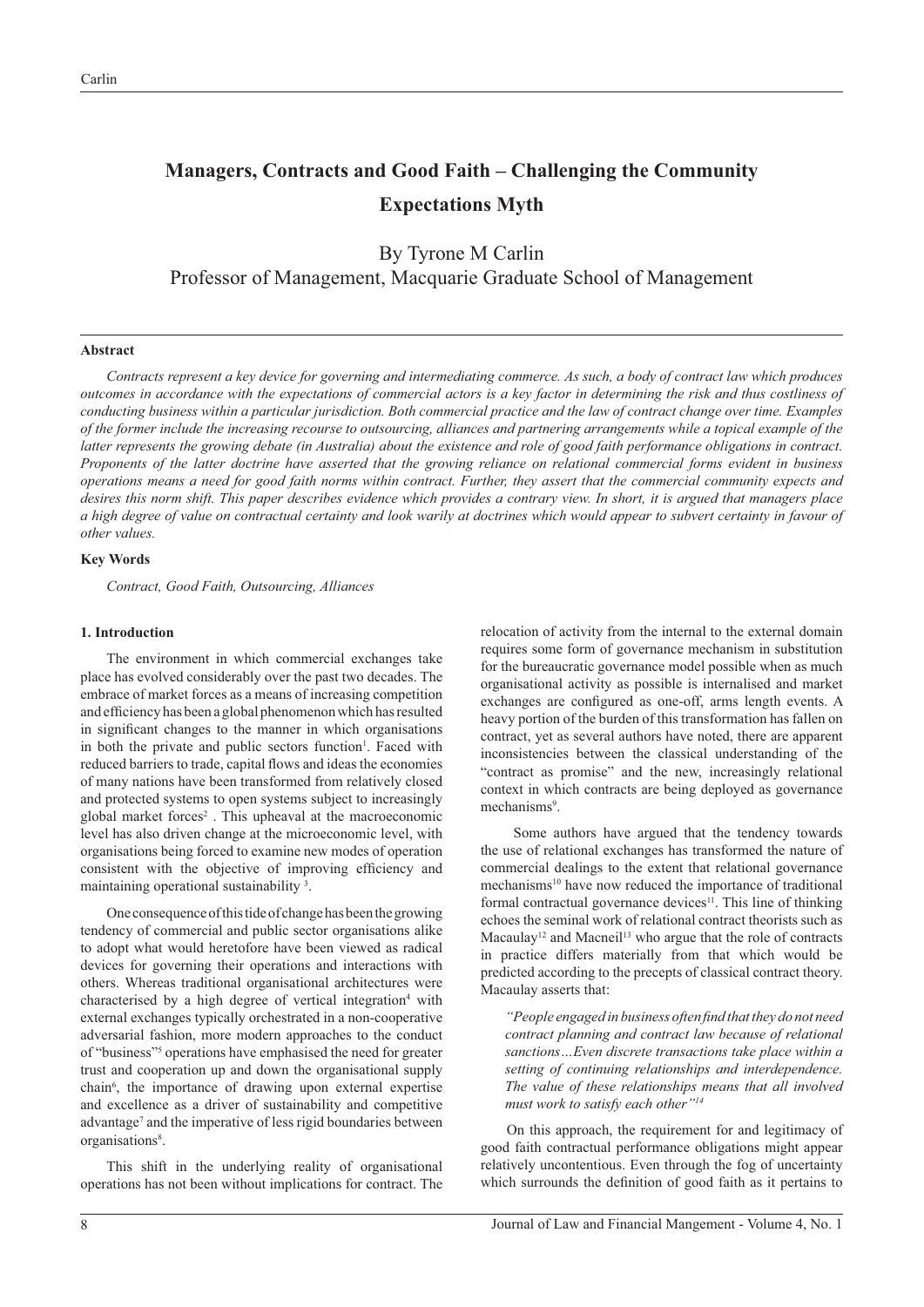contractual performance in Australian law it seems clear that the addition of a good faith requirement<sup>15</sup> infuses a contract with a more "relational" quality than it would have on its face in the absence of such an obligation. In this paper however, it is argued that despite the rise and rise of relational dealings as a feature of the landscape of advanced economies, it is a mistake to leap to the conclusion that the role of contract or the expectations placed upon it by its users has in fact changed materially, or indeed, at all. In particular, It is argued that to view contracts and relationships as commingled rather than coexistent and coextensive is to lapse into analytical and empirical error. This argument is presented as follows. Sections 2 through 4 explore the increasingly important "relational" exchange forms of outsourcing, strategic alliances and partnering arrangements and why it does not follow that the rise of these techniques for governing exchanges between organisations undermines the classical foundations of contract or calls for the infusion into contracts of good faith or other similar constructs. In reinforcement of the arguments presented in these sections, part 5 of this paper presents evidence on the attitudes of Australian business people towards contracts, their interpretation and enforcement. Section 6 offers the paper's synthesis and conclusions, which suggest that notwithstanding the growth in relational interchange, commercial contract users expect that contract law must offer a last line of certainty as a means of moderating the risks associated with the high uncertainty and fluidity of modern relational interchange forms.

#### **2. Outsourcing**

The term outsourcing is used to describe a situation in which an organisation procures goods, services or processes from external vendors which it could otherwise have produced in house<sup>16</sup>. The origins of outsourcing activity lay in the relocation of manufacturing activities by multinational corporations into jurisdictions with lower labour costs. The first widespread examples of this were found in the U.S shoe manufacturing industry during the 1950s, when many producers relocated their productive capacity to Latin America<sup>17</sup>. In the 1970s and 1980s, the chief focus of outsourcing activity shifted to East Asia, with significant manufacturing activities being established in Korea, Taiwan, Malaysia and Singapore and then, via the designated Special Economic Zones (SEZs) in China18.

From these beginnings, the outsourcing juggernaut has grown to such proportions that it is now the rule rather than the exception that large and medium sized organisations (irrespective of whether from the private or public sector) engage in this activity to at least some extent. A clear indication that this is so is found in recent survey evidence gathered by Bain & Co, which indicated that 82% of medium and large organisations across Europe, North America and Asia19 had outsourcing arrangements of some form in place, and that 51% of medium and large organisations surveyed reported that these outsourcing providers were located offshore<sup>20</sup>.

Further, it is by no means accurate to characterise outsourcing arrangements in the contemporary context as limited to the types of manufacturing arrangements which cemented the trend in place as early as the 1950s. Indeed, from the mid 1990s onwards, the greatest growth in outsourcing transactions flowed from services outsourcing deals, with a particular emphasis on the outsourcing of IT capabilities, many of which were not just removed from the organisations in which they had previously been resident, but moved offshore (to destinations such as India) altogether<sup>21</sup>. From that bridgehead, the outsourcing phenomenon penetrated further into the core of many organisations and now commonly impacts on functional  $\arccos^{22}$  such as finance, administration, human resources, training, customer care, logistics, procurement, research and development, engineering, direct channel marketing<sup>23</sup> and regulatory compliance<sup>24</sup>.

While the traditional explanation for outsourcing activity has been the cost savings associated with the adoption of such a course of action (commonly estimated as falling within the range of  $25 - 40\%$ <sup>25</sup> but as much as 80% in offshore IT and software engineering settings<sup>26</sup>), other rationales also exist. For multinational firms, the relocation of various activities into international outsourcing arrangements can assist in the management of foreign exchange risk $2^7$ . The capacity to improve process quality beyond that which could reasonably be expected to be achieved in house<sup>28</sup> and the possibility of improving supply chain dependability<sup>29</sup> have also proved to be strong motivating factors in driving outsourcing decisions.

As outsourcing has outgrown simple contract manufacturing applications and entered the far broader realm of services, the degree to which entire business processes rather than individual components of business processes have become subject to outsourcing arrangements has also grown. Thus while in the early stages of experience with outsourcing, or what some authors have referred to as the developmental stage<sup>30</sup>, a particular segment of a business process (e.g the payroll processing component of the finance function) might be subject to an outsourcing arrangement, in more expansive applications of the phenomenon, whole processes (e.g the entire finance department) are outsourced. This is known as business process outsourcing (BPO) and represents the highest stage of development of outsourcing arrangements<sup>31</sup>.

The global scale and value of outsourcing arrangements is enormous, and growing at a rapid rate. Recent estimates have the global business process outsourcing (BPO) market at \$US319 billion as at 2004, 11% higher than the previous year, with current forecasts for growth in 2005 at  $15\%$ <sup>32</sup>. Further, it is presently anticipated that this high rate of growth will continue into the foreseeable future, such that by 2007, business process outsourcing arrangements in the field of logistics alone will be as large as the entire global 2004 business process outsourcing market.

In engaging in the outsourcing of entire business processes, not only do organisations expose themselves to the possibility of enjoying high order cost savings, they also have the potential to dramatically increase the responsiveness and sensitivity of their supply chains and materially increase organisational flexibility<sup>33</sup>. By sourcing whole capabilities from providers who have the advantage of scale or enhanced technology, buyers of outsourcing capabilities are in effect leveraging off the comparative advantage of the provider in order to improve their own business performance<sup>34</sup>.

The world of outsourcing however, is no utopia. By breaking down the traditional barriers between a firm, its suppliers and its customers, outsourcing arrangements, particularly those at the higher end of the complexity scale (e.g business process outsourcing arrangements), have the capacity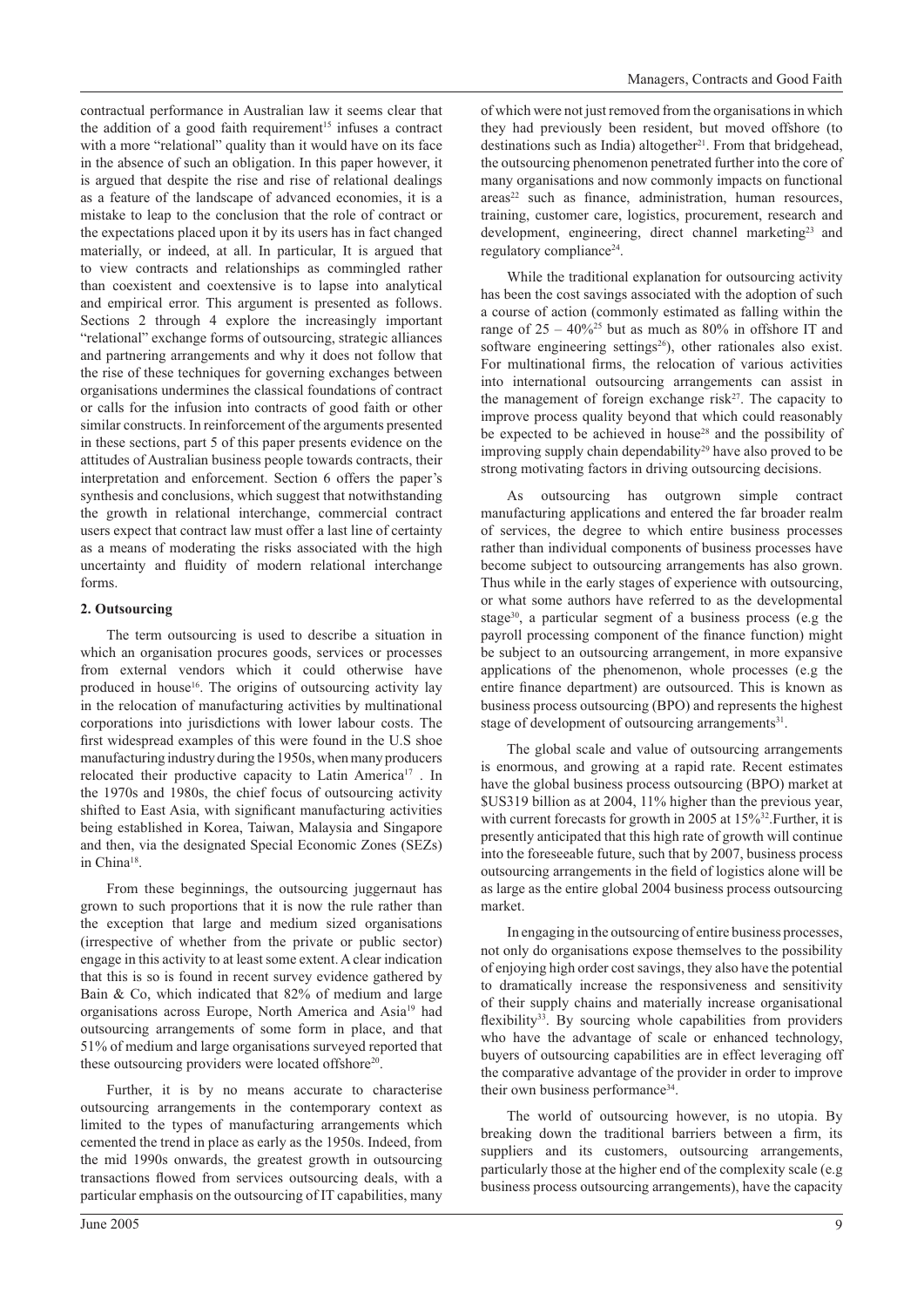to dramatically increase the complexity and ambiguity inherent in day to day business dealings. Thus it has been observed that in the context of arrangements such as these:

#### "On any given day, AT&T might find Motorola to be a supplier, a buyer, a competitor and a partner.<sup>35</sup>

Further, by their nature, outsourcing arrangements tend to be struck over medium to long term timeframes, initial time horizons often falling between three to five years<sup>36</sup>. This, coupled with the difficulty of fully conceptualising outcome and service level expectations ex ante and the complexity and resource consumption inherent in the tasks of monitoring and managing outsourcing arrangements mean that in practice they exhibit very high failure rates. One recent study indicates that approximately 25% of outsourcing arrangements will fail within two years, with the mortality rate reaching approximately 50% after five years<sup>37</sup>.

The literature on outsourcing provides some useful insights into why the rate of failure of these arrangements is so high. Some of the more common explanations offered include disappointment with the level of cost savings actually achieved within the context of the arrangement<sup>38</sup>, underestimation of the financial side effects associated with outsourcing, including the cost of transitioning to the new arrangement and the cost of monitoring the arrangement once in place, as well as failure to deliver to specification by the vendor, and the existence of disputes relating to those items within the agreed service level specifications of an outsourcing contract and those outside it<sup>39</sup>.

One other factor which might explain a portion of the difficulties which seem on the face of the empirical record to have arisen so frequently in the context of outsourcing arrangements stems from the fact that it is by no means sound to assume that outsourcing activity is limited only to deals struck between private sector organisations. Public sector organisations in key western jurisdictions have played an enormous role in the development of the size of the outsourcing market<sup>40</sup>, yet the nature and extent of their participation in outsourcing arrangements presents a series of challenges distinct from those faced by private sector organisations engaging in outsourcing<sup>41</sup>.

One driver of difficulties encountered by public sector organisations engaging in outsourcing arrangements has proven to be the relative lack of commercial sophistication exhibited by those representatives of public sector agencies responsible for negotiating and managing outsourcing arrangements vis a vis the skill set of the representatives of the private sector organisations with whom they have entered into contractual relationships<sup>42</sup>. Further, unlike the position in private sector organisations where the evidence suggests that outsourcing arrangements have not been sought for their own sake or for their perceived symbolic value, but for hard economic reasons<sup>43</sup>, there is growing evidence that many of the deals struck by public sector agencies have transpired because of political pressure to be seen to be engaging in activities which ought theoretically deliver better value for public money<sup>44</sup>. outsourcing being a sound example of one means of attempting to achieve such an outcome.

Indeed, the public financial management frameworks of a range of advanced western economies (including Australia, New Zealand, the United Kingdom, the Netherlands and

Sweden<sup>45</sup> have been characterised in recent research as producing a predisposition towards the use of outsourcing arrangements by public sector agencies<sup>46</sup>. One particular driver of this phenomenon has been the introduction of output based budgetary management models, which are founded on the idea that when governments expend resources, they are to be seen merely as purchasing bundles of identifiable outputs (goods and services which governments consume as a means of pursuing their desired policy outcomes) $47$ .

Viewed in this light, the identity of the output provider is no longer relevant, and private sector providers can participate freely in the provision of what in more traditional budgetary management systems would have been the exclusive domain of public sector agencies<sup>48</sup>. In practice, this has led in many jurisdictions to public financial management via the so called "yellow pages" principle, according to which any activity previously carried out internally by a public sector agency should be subject to the competitive pressure of an arranged outsourcing bid if that type of activity could theoretically be sourced from a supplier able to be located in the Yellow Pages (or local equivalent) telephone directory<sup>49</sup>. However, the empirical evidence on the operational and financial impact of this flurry of public sector outsourcing activity has generally suggested that the savings and other operational benefits expected ex ante to be generated as a result of the use of these structures have not in fact materialised ex post<sup>50</sup>, and that failure rates in public sector outsourcing arrangements have been substantial<sup>51</sup>.

The evidence then, is that while there has been enormous growth in the recourse to the use of outsourcing arrangements on a global basis in both the public and private sectors, the use of this strategy by organisations has been far from problem free. Outsourcing arrangements tend to require extensive commitment over the medium to long term. They are difficult to control in the sense that ex ante contracts defining outsourcing arrangements are likely to be incomplete. They result in traditional barriers between organisations being broken down because vendors may actually be effectively internalised in the sense that they may take over entire (often  $key)$  business processes<sup>52</sup>. This in turn heightens inter-party reliance (strategic capabilities being moved from purchaser to provider) and ultimately, vulnerability.

Thus, despite the emphasis often placed on the relational qualities of outsourcing arrangements, it is as well to at all times bear in mind that the relationships which may arise in the context of such arrangements represent merely a means to an end, not an end in themselves. The underlying substance of the arrangements is still sharply commercial, and the requirement to manage risk as tangible for the parties as would be the case given any other combination of forms chosen to govern their economic activities. Thus, even if in the context of the day to day realities of outsourcing arrangements notions such as trust, forbearance, flexibility and tolerance<sup>53</sup> substitute for formal contractual control as the essential components of inter party governance, the formal contract still represents a vital norm of final appeal<sup>54</sup>. That recourse may not be had to this norm on a frequent basis, or perhaps at all (in the context of a successful arrangement) does not derogate from its importance – indeed, it arguably accentuates it, as will also be the case in other non traditional governance forms, for example, strategic alliances, discussed below in section 3.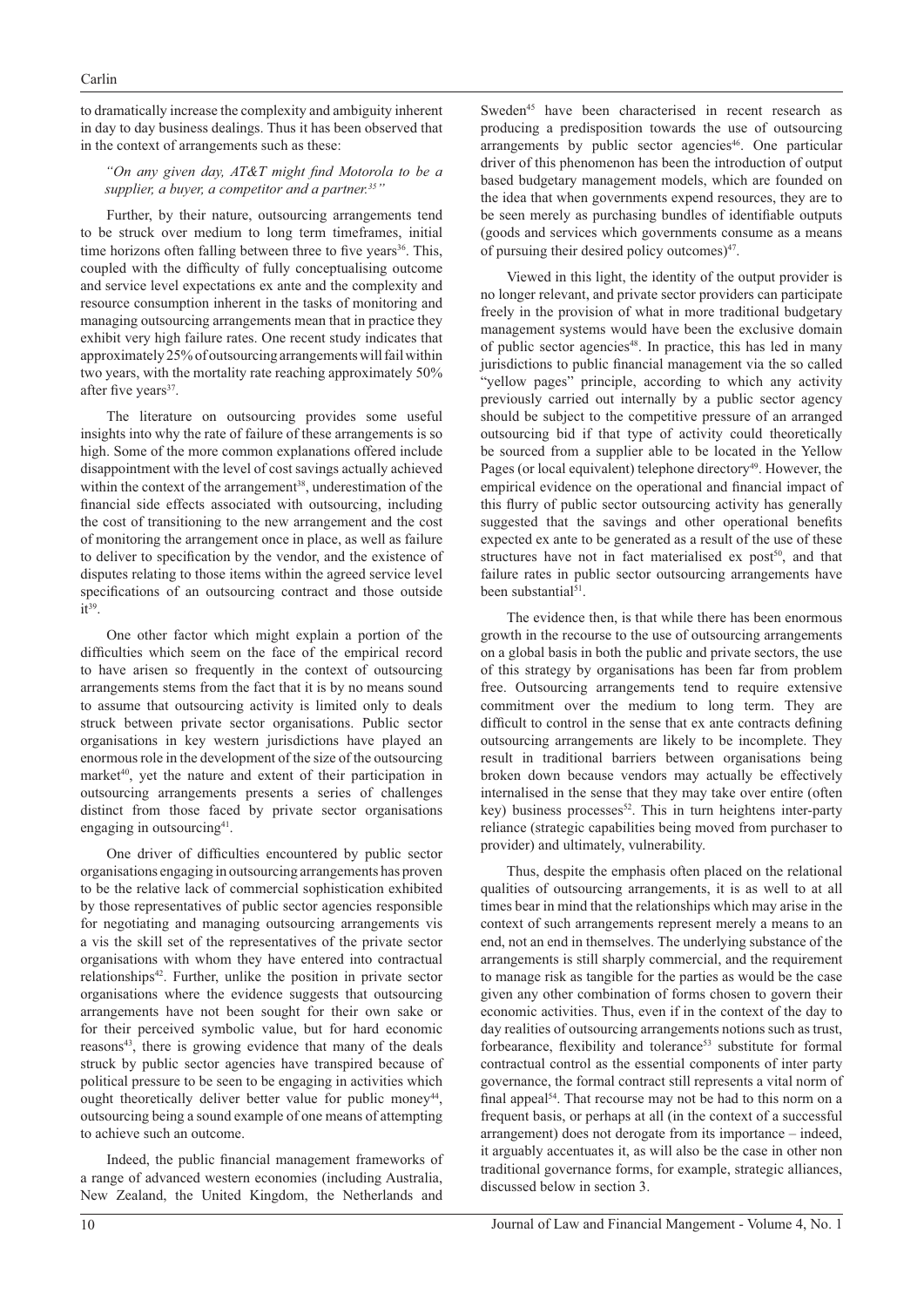#### **3. Strategic Alliances**

If commercial activity is characterised as transpiring across a continuum of different forms, defined at one extreme by activity carried out via pure arms length market transactions and at the other by activity carried out within the boundaries of an integrated hierarchy (for example a corporate form entity), then the strategic alliance as a form for governing commercial activity lies towards the centre of the spectrum<sup>55</sup>. As such, a strategic alliance represents an organisational structure used to govern an incomplete contract (or series of incomplete contracts) between separate organisations each of which only has limited control over the resulting arrangement<sup>56</sup>.

This form of governance structure resembles the common joint venture form in many ways, but also differs in significant respects, the most important of which is that in joint ventures, the contracting parties typically form a new distinct venture organisation through which to administer activities<sup>57</sup>. As a consequence, control rights as between joint venture parties can be argued to be more clearly delineated ex ante than in the case of strategic alliances where because the parties remain separate entities there is no tightly defined convergence of their interests or actions<sup>58</sup>.

Thus strategic alliances are best understood as a complex hybridised governance form, incorporating design features drawn from both ends of the organisational form continuum. On the one hand, strategic alliances can be argued to resemble market based governance forms in the sense that the parties to such arrangements remain separate from one another and do not create a formalised fused entity through which to direct their activities. This separateness suggests a strong retained element of self interest on the part of the alliance's participants, and hints at the risk that alliance members might be subject to the opportunistic actions of other members<sup>59</sup>. On the other hand, aspects of the manner in which strategic alliances function as governance devices have been likened to the operating patterns of internal firm hierarchies in that the parties to alliances agree to coordinate their actions, participate in joint decision making and practice mutual forbearance<sup>60</sup>.

Traditionally, economists have theorised that a key rationalisation for the existence of business firms (that is, the internalisation of activity rather than the conduct of such activity via a series of arms length open market transactions) is their efficiency as a means of resolving the incomplete contracts problem61. That is, in situations where it is not practical to completely specify that which a counterparty is required to do, the resulting contract renders the parties to it vulnerable to ex post opportunistic behaviour. In these situations, the removal of the transaction from the external domain (the market, governed by incomplete contracts) to the internal domain (within the boundaries of the firm) reduces the risks and costs associated with opportunism. However, while internalisation or "integration" of activity into the boundaries of a single organisation has long been regarded as an effective solution to the problem of incomplete contracts, it is by no means a unique solution to the problem.Strategic alliances represent an alternative mechanism for the governance of incomplete contracts.

While comparatively rare until the mid 1980s, the past two decades have witnessed a dramatic growth in the use of strategic alliances $62$ . For example, the rate of strategic alliance

formation in the United States increased fifteen fold between 1985 and 200063. As such, strategic alliances have become commonplace in industries such as aviation, biotechnology, shipping, pharmaceuticals, real estate development and computing $64$ .

Because of their inherent flexibility, strategic alliances take on a wide variety of forms. In some cases, alliances may be characterised as vertical in form, denoting an alliance relationship between a supplier and a buyer. Successful vertical alliances have a dramatic impact on the nature and management of a buyer organisation's supply chain. Whereas traditional supply chains were characterised by adversarial relationships with multiple (redundant) suppliers<sup>65</sup>, low trust and low transparency, supply chain alliances tend to result in the reliance by the buyer on far fewer suppliers, greater trust<sup>66</sup> between buyers and suppliers and far greater transparency<sup>67</sup>. In consequence of the radical rescripting of the relationship between buyers and sellers facilitated by vertical form strategic alliances, the boundaries between supplier and buyer organisations become considerably less well defined than in traditional supply chain settings<sup>68</sup>.

Similar blurring effects are also seen in the context of alliances taking other forms. For example, in horizontal alliance arrangements (between organisations producing the same or similar services or products), the infrastructure and customer base of one alliance organisation also falls within the grasp of other alliance members. Airline and shipping alliances provide an excellent and highly visible example of this. The aircraft which flies a particular leg may be controlled and operated by one carrier, the ground handling arrangements by another and seats on the aircraft may be jointly and simultaneously marketed (under their own brand names) by several carriers simultaneously<sup>69</sup>. Under these conditions, the ownership of the "metal"70 is not a matter of fundamental importance, and the capacity to do business and project brand visibility transcends the limits of any individual party's network and infrastructure capacities<sup>71</sup>.

In other forms, alliances are formed to mix complementary capabilities. For example, alliances may be formed which match the technological capabilities of one organisation with the marketing or distribution capabilities of another, a very common theme in the pharmaceutical and biotechnology industries72. Here again, the distance between the organisations which are party to the arrangements narrows, the commonality of their risk bearing increases and their relationships becoming more symbiotic<sup>73</sup>.

Notwithstanding the commercial benefits which can be brought about as a result of the decision to enter into strategic alliances with other organisations, as with the case of outsourcing discussed in section 2 above, the empirical evidence relating to strategic alliances shows them to suffer from "notorious instability"74. Part of this instability can be explained by reference to the relative lack of rigidity exhibited by governance forms such as strategic alliances when compared against similar structures such as joint ventures (the unwinding of which will generally require changes in ownership or in extremis, unwinding of formally constituted joint venture entities). Part can also be attributed to the fact that the fires of self interest are never entirely quelled in the context of a strategic alliance.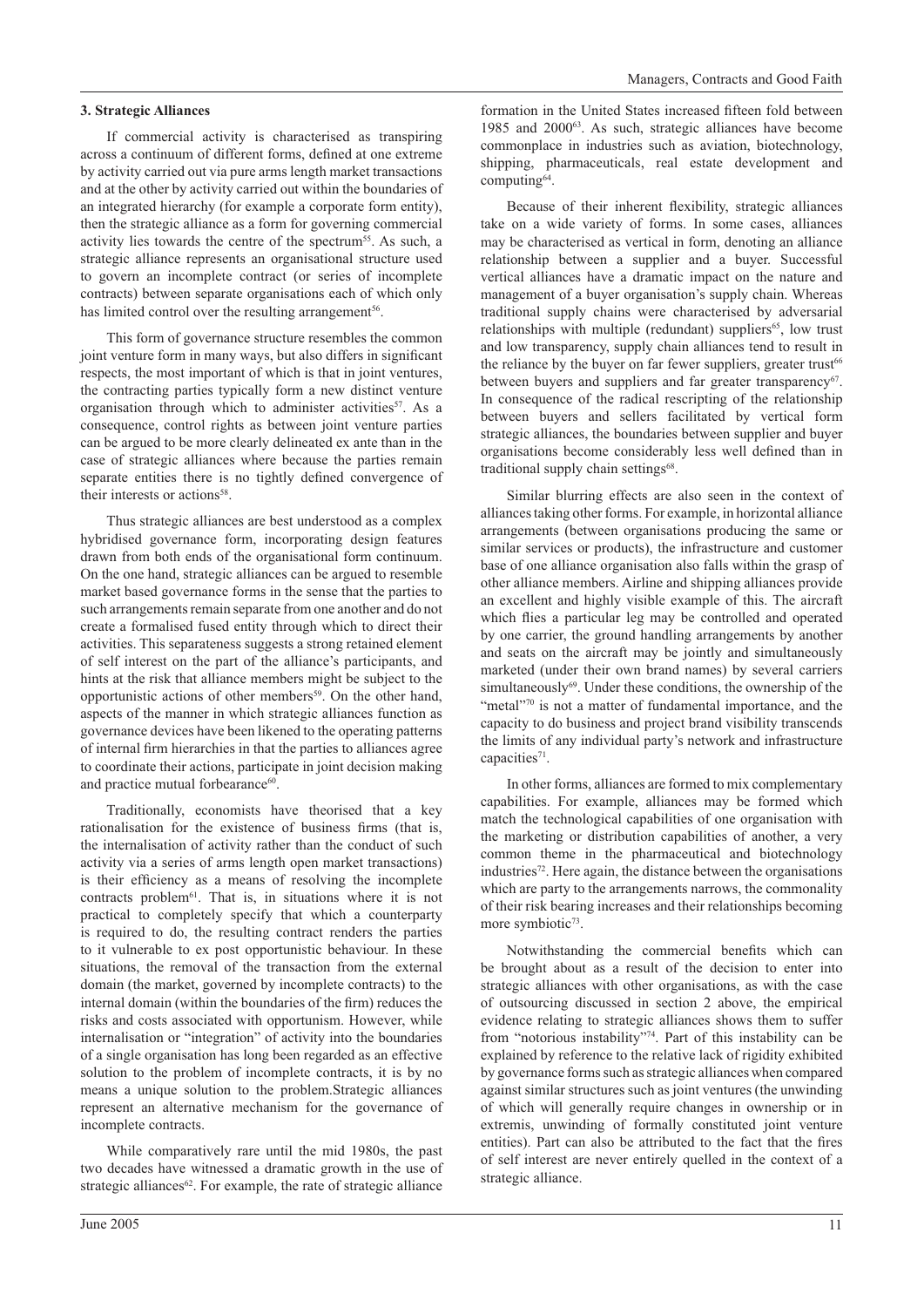Ultimately, as in the case of outsourcing arrangements, while it may be that the parties to a strategic alliance forge closer relationships with each other than would be the case were a more adversarial, arms length approach to configuring commercial dealings adopted, the relationship itself is merely a means to an end. The empirically demonstrated instability of strategic alliance arrangements speaks volumes about the disposability of pre-existing relationships in the pursuit of enhanced business performance, the relative lack of hierarchical rigidity inherent in strategic alliance arrangements being especially convenient when the time for reformulation has come. Especially at these points of strategic inflexion, and where the fires of opportunism have risen above the quelling force of relational cooperation<sup>75</sup> recourse to as certain a set of norms of final appeal as possible will be of strong importance again suggesting the vital role of contract and its importance in yielding certainty and thus framing and containing risks.

Given the benefits which can flow from the adoption of less rigid transactional architectures and approaches to the execution of commercial arrangements, it is not surprising that other approaches to configuring and optimising long term business dealings have also emerged. An increasingly important exemplar of this trend is the use of partnering arrangements, discussed in section 4 below.

#### **4. Partnering Arrangements**

Unlike outsourcing arrangements and strategic alliances which have ranged across essentially every sector of the economy, partnering agreements have not been widely used outside of the construction and engineering sector in which they saw their genesis<sup>76</sup>. The partnering concept is said to have first visibly emerged in the mid 1950s as the result of an effort by the United States Department of Defence to better manage the complex and highly costly Fleet Ballistic Missile Program<sup>77</sup>. Subsequently, it was the continued high profile reliance on the partnering process by the United States defence establishment (for example by the United States Army Corps of Engineers which by the early 1990s was using partnering for all its construction projects) which saw the growth in use and recognition of the technique throughout the United States and internationally<sup>78</sup>.

Despite its concentration within a limited range of industry settings, partnering does represent an important commercial phenomenon. Therefore, a review of its meaning and application assists in the development of a more refined understanding of how the configuration of commercial dealings has changed over the past two decades. An understanding of this phenomenon has implications for the analysis of the role to be played by contracts in moderating and facilitating commerce.

Given that partnering represents more an approach to moderating and optimising the relationships between commercial actors rather than specifically configuring their dealings, it is not surprising that attempts to provide neat and crisp formulations of the partnering concept have proved elusive $79$ . Not surprisingly therefore, the relevant literature abounds with definitions. In attempting to clarify the meaning of the term, some authors have placed particular emphasis on the idea that partnering is founded on a relationship of considerable longevity which transcends the bounds of individual projects<sup>80</sup>. Here the chief idea appears to be that

partnering orients the parties to view their dealings with each other not as discrete episodes of limited duration, but as having a deeper, longer and more textured character.

Other authors concentrate less on questions of duration, but more on issues of relationship orientation, claiming that the essence of partnering arrangements is to be found in a successful transition from a "them and us" attitude towards business counterparties to a "we" approach to dealings undertaken<sup>81</sup>. Some authors have attempted to render the matter less recondite by suggesting that partnering is to be best understood as a cooperative approach taken to contract management by the parties to the contract with a view to reducing conflict, the resort to formal dispute resolution mechanisms and therefore cost and stress<sup>82</sup>. In an Australian context, a commonly used working definition of partnering is that coined by the Construction Industry Institute of Australia which defines partnering as an explicit, voluntary, legally informal, cooperative arrangement between two or more parties involved in some common endeavours, the aim being to maximise the efficiency of resource utilisation and to minimise  $conflict^{83}$ 

Overall then, partnering may be seen as a management process employed to overcome an adversarial or litigious approach to the conduct of commerce. In doing so, partnering uses structured procedures involving all project participants to define mutual goals, improve communication and develop formal problem solving and dispute avoidance strategies. Though because of the informal nature of partnering arrangements when compared against the relatively more visible nature of outsourcing arrangements and strategic alliances there is a lack of systematic evidence as to the value of contracts which have been managed subject to partnering principles or the collective results of such efforts, some empirical evidence on the impact of partnering arrangements in practice has nonetheless emerged.

Evidence exists which suggests that parties who have successfully undertaken partnering arrangements have reduced the extent to which various actors engaged in construction projects have carried out redundant activities (an important consideration given that construction projects often rely heavily on the integrated and coordinated activities of a significant number of different participants), hence saving time and cost<sup>84</sup>. Evidence also suggests that the use of partnering arrangements can serve to reduce the frequency of relationship termination<sup>85</sup>, reduce the incidence of cost overruns and time overruns on projects $86$  and significantly reduce the incidence of litigation<sup>87</sup>. Still other empirical studies have concluded that partnering arrangements result in fewer lost work days, fewer instances of requests for rework, smaller claims numbers and higher client satisfaction when compared against work carried out in the absence of partnering arrangements<sup>88</sup>.

As significant as these findings are in a commercial sense, there is no suggestion within the literature that this technique represents anything other than an evolved relationship management methodology. Where partnering fails, the implicit assumption of the literature is that the hard edges of the contract still exist, and options such as litigation remain viable.

#### **5. Evidence on Attitudes of Business Users Towards Contracts**

The discussion of outsourcing, strategic alliances and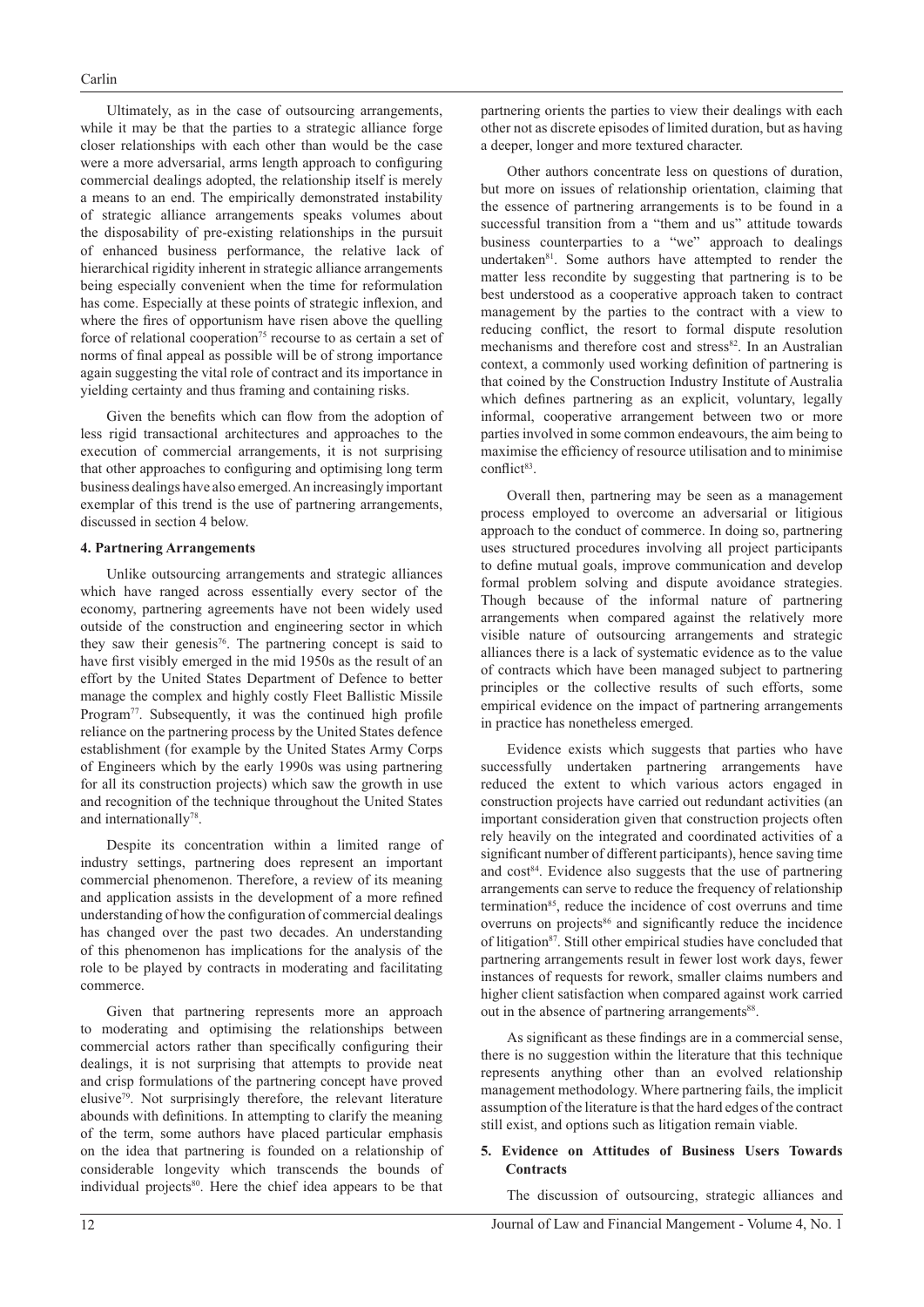partnering arrangements set out in sections 2 through 4 (above) demonstrate the extent to which the nature and structure of commercial interactions have evolved over the past two decades.It was demonstrated that one key result of the growth in recourse to outsourcing arrangements, strategic alliances and other commercial constructs characterised by higher relational dependence, less (planned) transience and greater external focus has been a growth in the role of contract as a governance device. Equally, it was argued that the metamorphosis in the form of commercial constructs used by organisations in the pursuit of greater efficiency, effectiveness and strategic sustainability placed contract itself in a changed context.

However, it was also contended that it did not follow that the increasingly relational context of contract lent itself to the need for a fundamental reinterpretation of contract itself. Rather, it was suggested that higher context ambiguity and fluidity accentuated the need for contract to act as a firm, estimable norm of last appeal. On this view, relational exchange arrangements and formal contractual controls are not seen as substitutes<sup>89</sup> and nor are formal contractual frameworks viewed as antithetical towards the development and maintenance of relational cooperation and minimisation of inter party opportunism90. Instead, it is posited that the capacity to have predictable recourse to well defined contractual requirements is better viewed as complementing relational exchanges and may serve to reduce rather than increase inter party opportunism $91$ . If this were so, then there would be little reason to believe that the expectations of commercial actors towards contracts had, in the presence of a growing prevalence of relational interchanges, exhibited less interest in contractual certainty and more interest in fairness, forbearance, reasonableness and other similar constructs which might be argued to fall broadly within the good faith panoply.

A growing body of literature makes it evident that one of the key threads of the arguments advanced in favour of the adoption of good faith performance obligations as a feature of the Australian law of contract has been a resort to assertions that community expectations were aligned with such a requirement. Equally, however it is desirable to point out that little if any empirical evidence had been produced in support of such claims. Indeed, the Australian literature is almost devoid of systematic evidence which might profi tably shine light on the question of "community attitudes" towards contract. The one identified exception to this general tendency was a paper published by Gava and Kincaid<sup>92</sup> in which the authors reported the results of a survey of practising barristers from NSW93 in relation to their attitudes to aspects of the law of contract.

The Gava and Kincaid survey was based on an instrument consisting of ten pairs of propositions, one offering a traditional perspective on an element of Australian contract law, the other offering a more "modern" perspective. Respondents were asked to choose which proposition most closely represented the existing state of the law, and which proposition ought represent the law. The seventh pair of propositions put to respondents to Gava and Kincaid's survey related directly to the question of good faith performance obligations. The first proposition (which the authors used to capture the "traditional" position) in the "good faith pair" was that:

*"In the performance of a contract, each party has a duty to carry out its obligations under the contract honestly and a right to insist on the strict performance of the duties*  *owed to it under the contract" 94*

The second was that:

*"In the performance of a contract, each party is under a duty of good faith which requires it to temper its insistence upon its strict rights under the contract by taking into account the interests of the other contracting party."95*

When asked which of the above statements reflected the existing law, 90% of respondents chose statement one (indicating a preference for the traditional position). When asked what ought the law to be, 69% (a very clear majority) of respondents still opted for the "traditional" position by choosing statement one. The preferences expressed by the respondents to the Gava and Kincaid survey appear to contradict the assertions made by Justice Priestley with respect to community expectations in Renard. Further, though Kincaid and Gava's survey evidence was prominently published prior to the construction of Justice Finn's reasons in *Hughes Aircraft Systems International v Airservices Australia*96, no reference was made to this evidence in the context of his Honour's comments relating to community expectations in that case. This is surprising, to say the least.

While the Gava and Kincaid survey results are of undoubted interest and importance, in the context of the current research they are also subject to two key limitations. First, they are now somewhat dated and as the empirical evidence discussed in chapter four shows, much water has flown under the good faith bridge in Australia since 1996. Second, the Gava and Kinkaid survey was directed entirely towards legal practitioners – and more specifically, barristers practising in NSW. This means that the views of other important stakeholder groups, most particularly commercial users of contracts, may not have been reflected. Arguably this represents an important omission. Though administered and framed in a legal context, contracts are tools of commerce and thus of people engaged in commerce. It is thus unwise and inappropriate for the legal community to infuse changes to the landscape of commercial contract which run contrary to the expectations and understandings of the key users of the tool. Yet to date, no systematic published evidence relating to "commercial user" attitudes towards contracts has been available to shed light on the good faith debate.

Consequently, it was thought appropriate to remedy this evidentiary gap by designing and executing a survey of the attitudes of "commercial users" towards contracts<sup>97</sup>. The presentation of the survey was influenced by the desire to keep the survey instrument as clear, simple and brief as possible, with a view to eliciting a better response rate and a higher degree of accuracy and meaning in answers<sup>98</sup>. Questions were formulated to measure, as directly as possible, the key constructs under review, to be as direct and lacking in ambiguity as possible and in such a way that specialist legal knowledge would not represent a prerequisite to the capacity of a participant to appropriately respond to each question<sup>99</sup>.

The resulting survey instrument consisted of seven propositions relating to contracts (discussed below), with participants invited to indicate their response to each of the seven propositions by selecting a response most closely matching their degree of agreement or disagreement, chosen from a seven point Likert scale<sup>100</sup>. The survey participants were all Australian managers currently in full time employment across a range of industries including professional services, IT, media,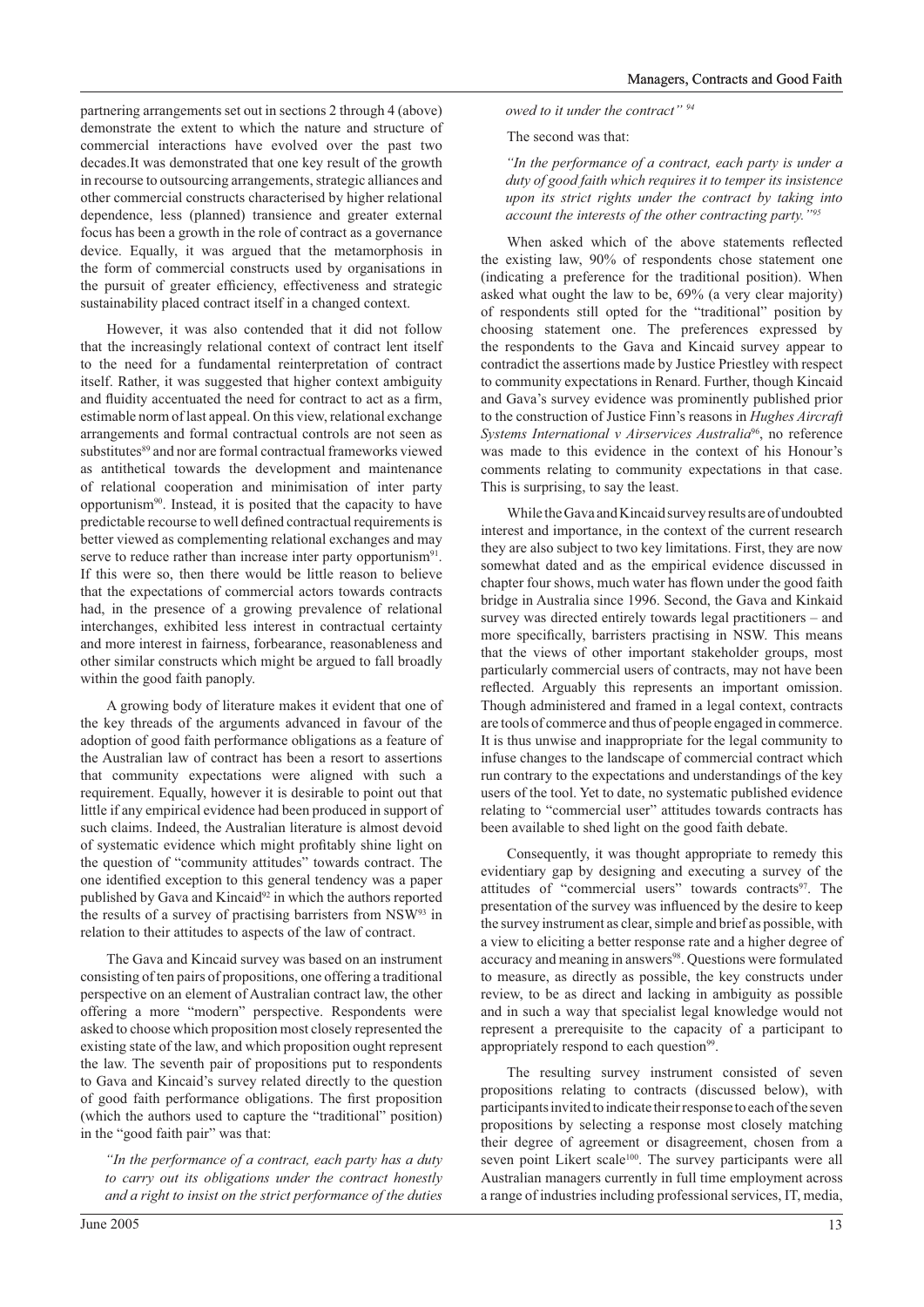construction & engineering, health care, pharmaceuticals, manufacturing, mining and the public sector. A total of 387 survey instruments were distributed to individuals in management positions in the above industries during 2004 and 182 complete and useable responses was generated, a response rate of approximately 47%.

As indicated above, the survey instrument required participants to respond to seven propositions relating to contractual rights and obligations. The first three propositions were designed with Gava and Kincaid's good faith propositions in mind, but whereas Gava and Kincaid conflated the issue of honesty in performance and capacity to insist on strict performance of contractual duties into one question (the "traditional proposition), these two issues were dealt with discretely for the purposes of this survey. Gava and Kincaid's alternative ("modern") good faith proposition thus became the subject of the third proposition in this survey.

The first proposition in the present survey instrument read:

*"In the performance of a contract, each party has a duty to carry out its obligations under the contract honestly".*

On a scale from 1 through 7 (where 1 indicated strong disagreement and 7 indicated strong agreement), the mean value of responses to this first proposition was 6.04, with a standard deviation of 1.08. This indicates that survey participants were of the view that honesty is an important element of the manner in which parties to contracts go about the business of performing their obligations pursuant to such agreements. An analysis of the response frequencies for each possible response to proposition one is shown in Chart 1, below. Only five of one hundred and eighty two respondents disagreed with the proposition that parties to contracts have a duty to perform their obligations with honesty.

No other recorded responses disagreed with or took a neutral view of proposition one. Twenty seven respondents indicated mild agreement with the proposition, eighty five indicated agreement and sixty five indicated strong agreement. This suggests that a good faith requirement limited to "honesty" would not be contentious among commercial contract users.

As indicated in Chart 1, the second proposition put before respondents to this survey was designed to discretely examine the question of attitude towards insistence on strict performance, something which was not achieved in the Gava and Kincaid survey by reason of the conflation of reference to honesty and strict performance in their "traditional" propositional statement relating to good faith.

For the purposes of this survey, proposition two stated that:

*"In the performance of a contract, each party has a right*  to insist on the strict performance of the duties owed to it *under the contract."*

On a scale from 1 through 7 (where 1 indicated strong disagreement and 7 indicated strong agreement), the mean value of responses to this proposition was 6.21, with a standard deviation of .63. The data gathered in response to this proposition displays several noteworthy features. First, as demonstrated in Chart 2, there were no recorded instances of survey participants taking either a neutral view of, or disagreeing with proposition two. Thus, all respondents agreed (twenty one mildly so, one hundred and two with no qualification and fifty nine strongly so) that each party has a right to insist on the strict performance of duties owed under the contract. The higher mean response score and lower response dispersion recorded for proposition two when compared to proposition one (mean values of 6.21 versus 6.04 and standard deviation of .63 versus 1.08) suggests a stronger preference for the certainties associated with the capacity to insist on strict performance than even for honesty in performance and suggests that commercial users would not accept good faith obligations were they to interfere with clarity of performance requirements.



The third proposition put to participants in this survey

 **Chart 1 - Proposition 1 (Role of Honesty) – Response Frequencies**

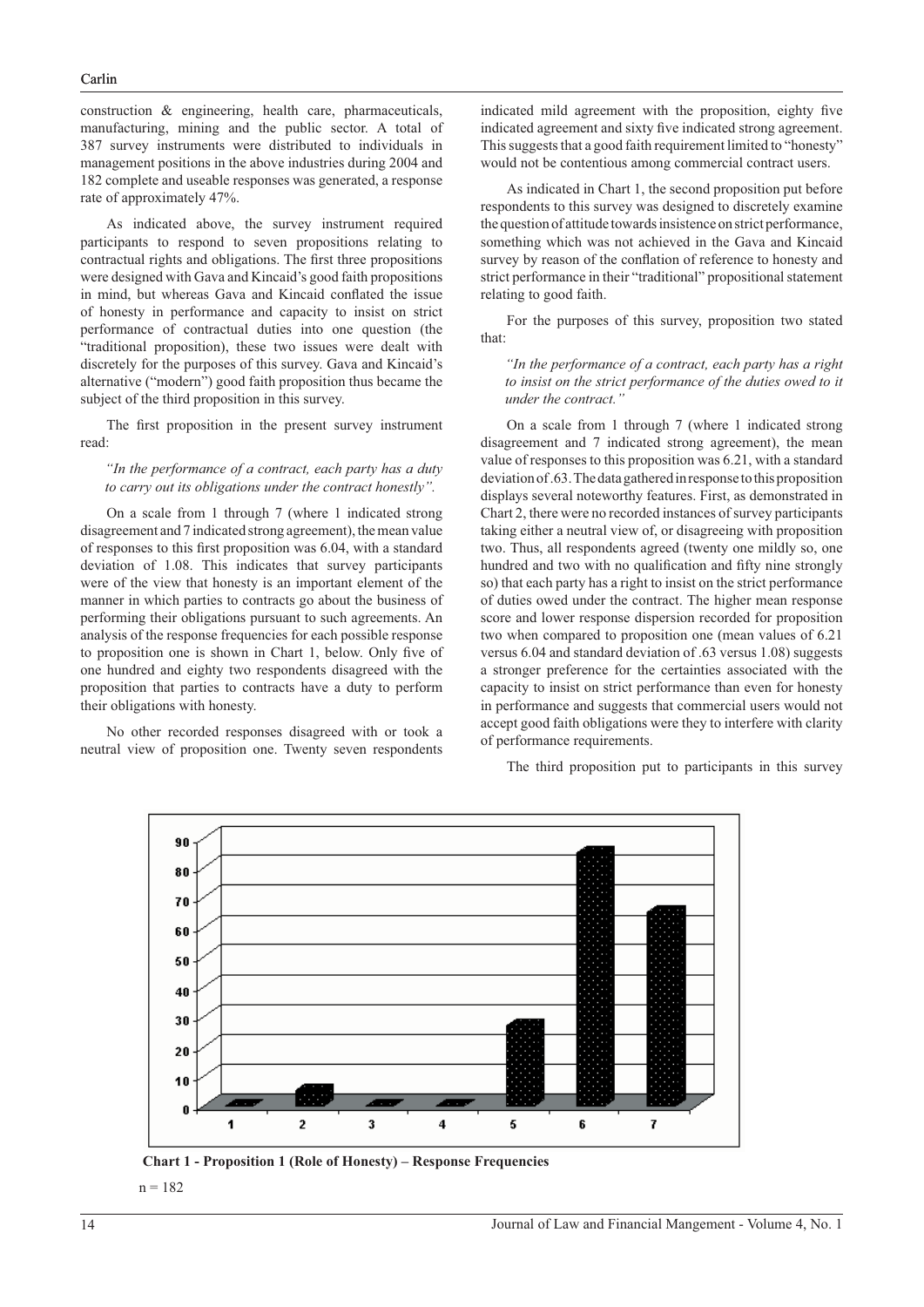

**Chart 2 - Proposition 2 (Role of Strict Performance) – Response Frequencies**

was a replication of Gava & Kincaid's second good faith proposition. Response frequencies are set out in Chart 3. Proposition three read:

*"In the performance of a contract, each party is under a duty which requires it to temper its insistence upon its strict rights under the contract by taking into account the interests of the other contracting party."*

On a scale from 1 through 7 (where 1 indicated strong disagreement and 7 indicated strong agreement), the mean value of responses to this proposition was 3.62, indicating that the attitude taken by participants lay between mild disagreement and neutrality. This broadly aligns with the response elicited to this proposition by Gava & Kincaid in their survey of legal practitioners<sup>101</sup>. The standard deviation of the response scores was 1.85, higher than for any other proposition contained within the survey instrument and indicating that this proposition proved somewhat controversial.

A total of 93 respondents expressed disagreement with this proposition (16 strongly so, 61 without qualification and a further 16 mildly so), but, in contrast, 66 respondents indicated their agreement (25 mildly so, 31 without qualification and  $10$ strongly so). Thus while the data does not suggest strident rejection by commercial contract users of the notion of tempering insistence on strict legal rights and taking account of the other party's interests, neither does it suggest that commercial contract users would welcome such a requirement as a feature of Australian contract law.

 The fourth proposition put to respondents to this survey required them to weigh certainty of outcome with potential harshness of result. This proposition, the response frequencies to which are contained in Chart 4, stated that:

*"In commercial dealings, if the parties have had every opportunity to take advice and if the terms of contracts have been carefully negotiated and are well known to the parties, the law should enforce a party's insistence on its strict rights even where the outcome might be harsh for another party."*

On a scale from 1 through 7 (where 1 indicated strong disagreement and 7 indicated strong agreement), the mean value of responses to this proposition was 5.63, indicating that the attitude taken by participants lay between mild agreement and unqualified agreement (though closer to the latter than the former). The standard deviation of the response scores recorded in relation to this proposition was 1.02, lower than for any other proposition on the survey instrument except for proposition two, which related to the right to insist on strict performance of duties owed pursuant to contract.

Indeed, it is interesting to compare the aggregated response data to propositions two and four, since the latter could be taken as a slightly qualified version of the former. Note that whereas in proposition two, respondents were asked (without more) to indicate their attitude towards the strict enforcement of contractual rights, in proposition four, they were prompted to think about the potentially harsh consequences of such a course of action<sup>102</sup>.

The response data suggests that the addition of the "harshness of outcome" element did alter the attitudes of survey respondents to the question of the right of a party to insist on its strict rights (without regard to the interests of other parties), but not dramatically so. Whereas the mean response score to proposition two in which respondents were not prompted to weigh harshness against the capacity to insist on strict performance was 6.2 (standard deviation .63), this fell to 5.63 (with an enlarged standard deviation of 1.02) in the case of proposition four, where respondents were explicitly asked to contemplate their views in light of potentially harsh outcomes.

Overall, the data suggests that respondents did believe that harshness of outcome was a factor of potential concern, but not one which carried so much weight as to undermine a strong apparent preference for the certainty associated with enforcing the negotiated words of the agreement. If a good faith requirement were to weigh avoidance of harshness or unfairness more heavily than the capacity to require execution of contracts according to their agreed negotiated terms, this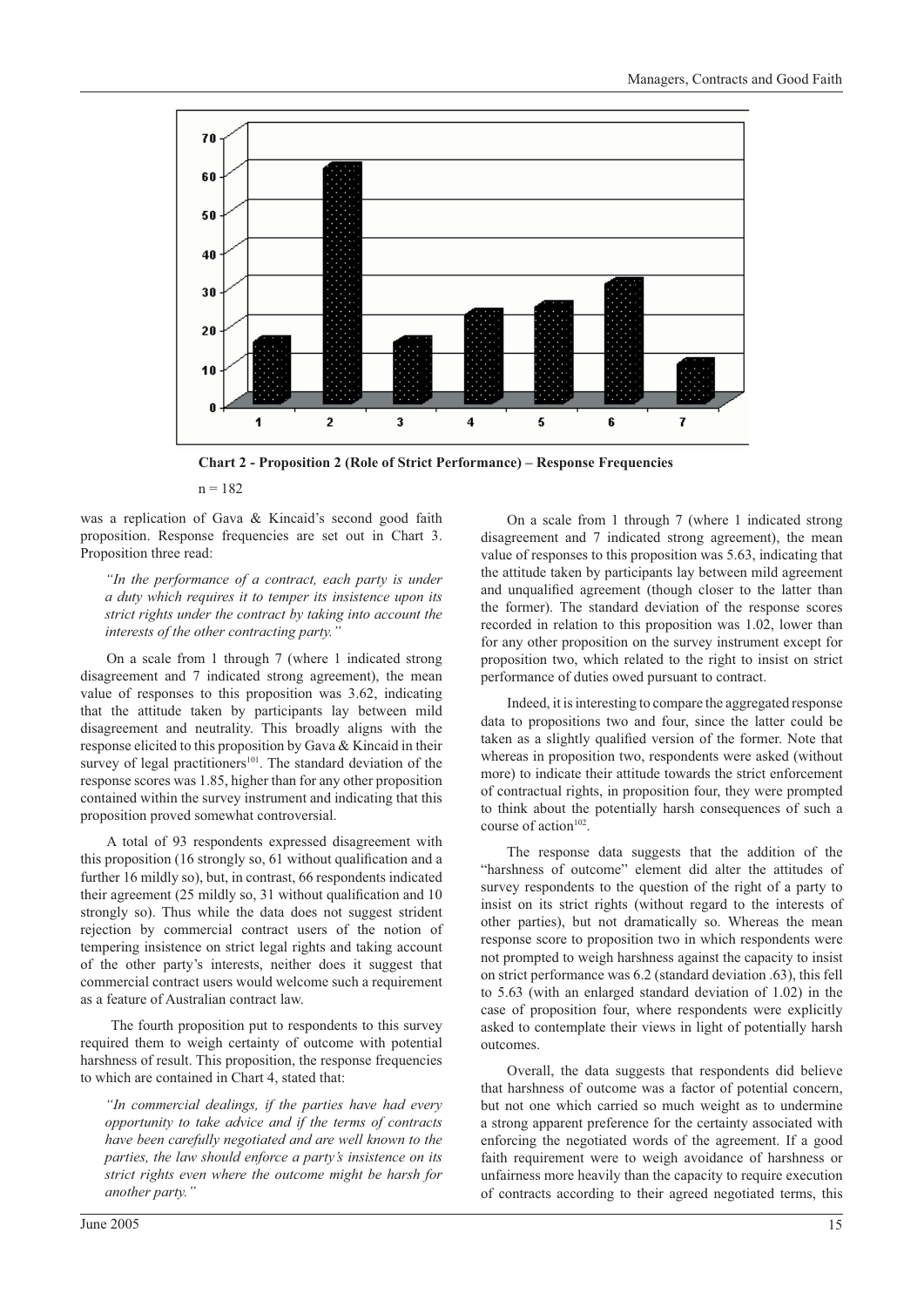

**Chart 3 – Proposition 3 (Temper Strict Performance) – Response Frequencies**

would appear to contradict the expectations of commercial contract users.

The fifth proposition put to respondents to this survey required them to weigh the desirability of fairness against the desirability of the capacity to enforce strict legal rights. This proposition, the response frequencies to which are contained in Chart 5, below, stated that:

*"In commercial dealings, irrespective of the opportunity to take advice and the advance notice of contractual terms, commercial standards of conduct suggest that considerations of fairness should prevail over the enforcement of strict legal rights."*

On a scale from 1 through 7 (where 1 indicated strong disagreement and 7 indicated strong agreement), the mean value of responses to this proposition was 3.53, indicating that the attitude taken by participants lay between mild disagreement and neutrality. The standard deviation of the response scores recorded in relation to this proposition was 1.61.

Although this question split the participant group, with 97 indicating disagreement (15 strongly so, 48 without qualification and a further 34 mildly so) against 64 in agreement  $(43$  mildly so, 16 without qualification and a further 5 strongly so), indicating that the notion of fairness as an objective of the law of contract resonated with some, the attractiveness of this idea was insufficiently strong to outweigh a preference for the enforcement of strict legal rights.

The observed response results for proposition five are consistent with those observed for previous strongly related propositions (three and four). This provides comfort as to the construct validity of this group of propositions, the lack of apparent contradiction between the observed mean responses to these suggesting that survey respondents understood that which was being proposed to them and responded commensurately.

The sixth proposition put to respondents to this survey required them to weigh the effect of contract duration on the importance of being in a position to enforce the negotiated terms

of an agreement. This proposition, the response frequencies to which are contained in Chart 6, stated that:

*"In contracts of longer duration, an ability to have recourse to and be in a position to enforce the negotiated terms of a contract diminishes in importance."*

On a scale from 1 through 7 (where 1 indicated strong disagreement and 7 indicated strong agreement), the mean value of responses to this proposition was 3.48, indicating that the attitude taken by participants lay between mild disagreement and neutrality (though closer to the former than the latter). The standard deviation of the response scores recorded in relation to this proposition was 1.71.

This suggests that even in the context of longer term arrangements such as those likely to be encountered in relational settings such as outsourcing structures and strategic alliances, contract users still place stock in the capacity to have recourse to known negotiated contract terms.

On this view, although the relationships between actors may have been subject to numerous adjustments over time, some degree of importance is still nonetheless placed on the existence of a bedrock of contractual terms which may be referred to in cases where informal adjustments and forbearances do not represent an optimal or useful solution to a particular situation or difficulty. Were a good faith requirement to operate in a manner which reduced the capacity to have recourse to known negotiated contractual terms in part because of contextual factors such as the duration of dealings between parties, this would appear to conflict with the aggregate expectations of commercial contract users.

The seventh and final proposition put to respondents to this survey required them to weigh the desirability of certainty against the desirability for fair outcomes in the context of complexity, ambiguity and extended relational duration. This proposition, the response frequencies to which are contained in Chart 7, below, stated that:

*"As the ambiguity, duration and complexity of contractual*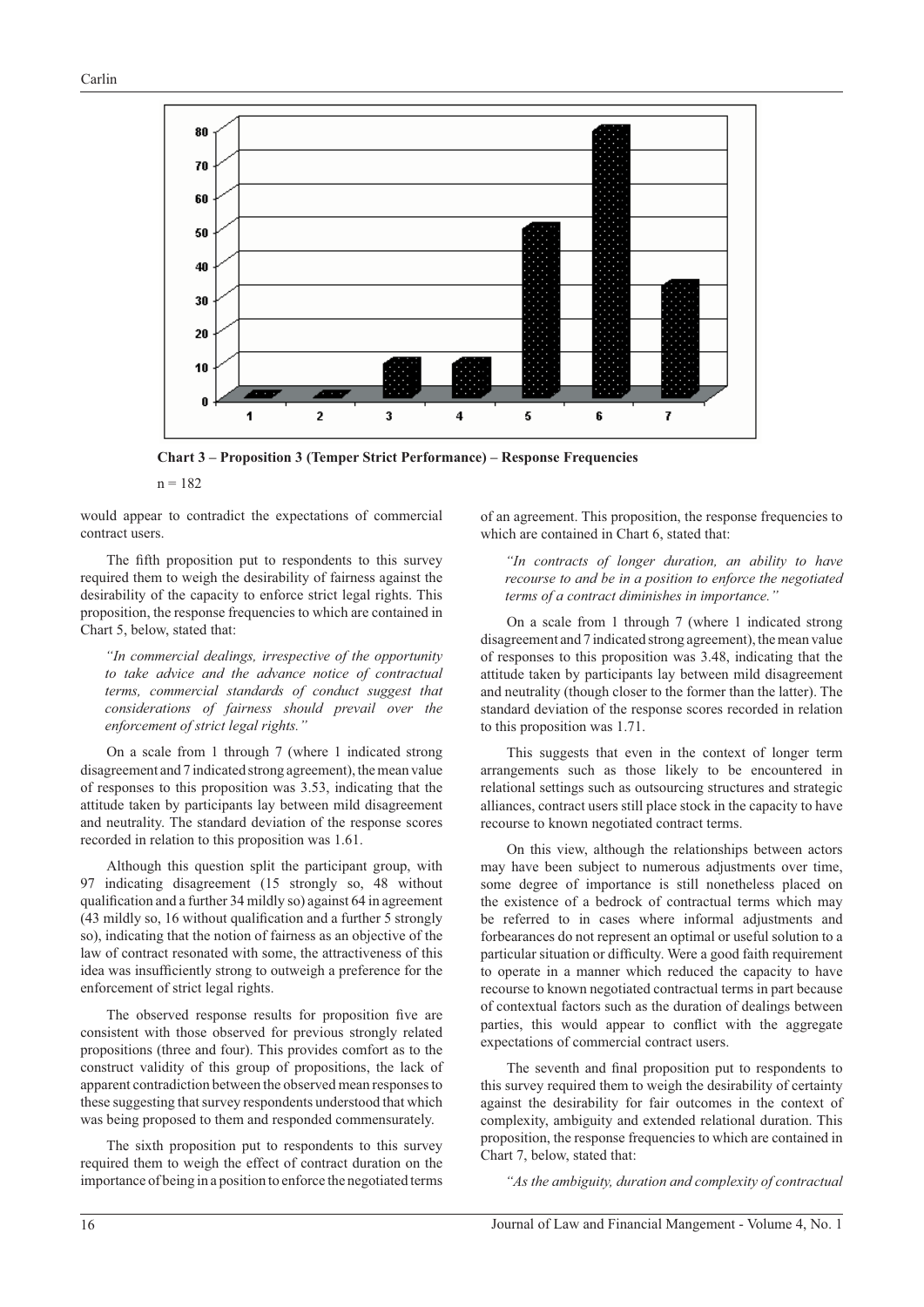

**Chart 4 - Proposition 4 (Strict Performance / Harshness) – Response Frequencies**

*dealings increase, considerations of fairness grow in importance while considerations of certainty diminish in importance."*

On a scale from 1 through 7 (where 1 indicated strong disagreement and 7 indicated strong agreement), the mean value of responses to this proposition was 3.71, indicating that the attitude taken by participants lay between mild disagreement and neutrality (though closer to the latter than the former). The standard deviation of the response scores recorded in relation to this proposition was 1.59

The types of "relational" governance mechanisms discussed in sections 2 through 4 above could all be expected to exist within an operational environment characterised by ambiguity and complexity (hence the need for flexibility and the usefulness of not completely specifying contracts ex ante) and to be cast over medium to long timeframes. There can be

little doubt that within the context of the relationships which evolve between parties to such structures, behavioural norms such as fairness and restraint are of value and importance<sup>103</sup>

. On the other hand, because of the need to manage risks brought about as a result of heightened inter party reliance and vulnerability in the context of such relationships, the desire for certainty also represents a factor of significance.

In studying the response data to this proposition, it is instructive to note that the single largest clustering of respondents (sixty five in total, or slightly more than one third of the total number of respondents) indicated their unqualified disagreement with the notion that in the presence of the type of environmental factors one might typically associate with relational exchanges (complexity, ambiguity and long duration), notions of fairness would begin to loom larger and considerations relating to certainty would grow smaller.



**Chart 5 - Proposition 5 (Fairness / Strict Performance) – Response Frequencies**

 $n = 182$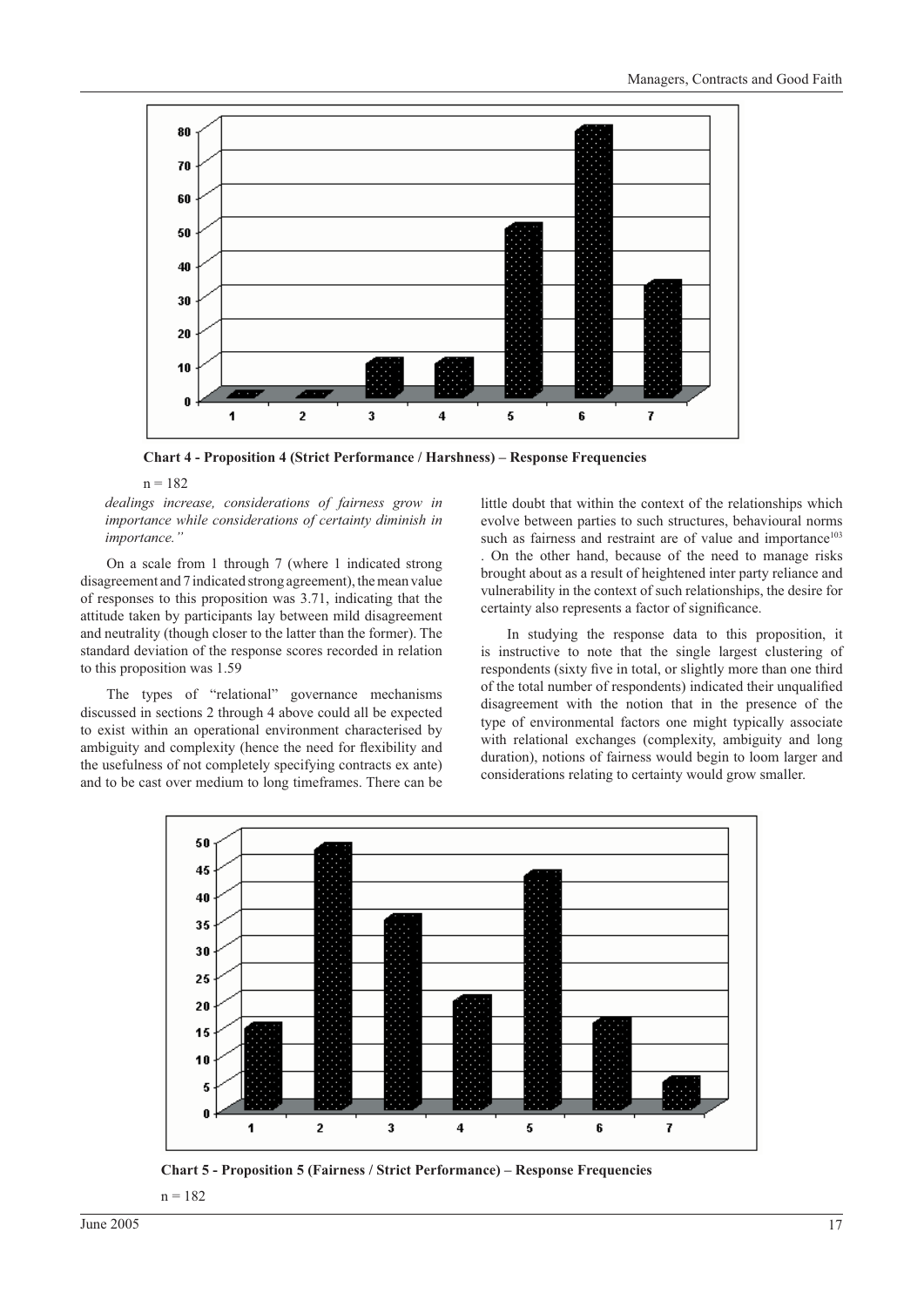#### Carlin

Thus although the response data shows some sensitivity on the part of respondents to the desirability of relational attributes such as fairness, on balance, irrespective of the increasing frequency and magnitude of relational exchange transactions, the apparent preference of respondents is the capacity to have recourse to known, predictable ex ante specified norms. To the extent that concepts such as good faith performance obligations altered the orbit of contract further from the axis of certainty and closer to the axis of fairness and reasonableness, even in the context of long duration, high complexity and ambiguity, this would appear to conflict with the expectations of commercial contract users.

#### **6. Conclusions**

In this paper, it has been argued that the manner in which commercial and public sector entities have ordered their affairs and configured their "business processes" has undergone significant change over the space of the past two decades. One consistent feature of these changes was the increased external orientation of organisations engaged in the quest for greater financial and operational sustainability, a factor which in turn was argued to have significance for contract both in terms of an increased range and frequency of recourse to contract as a tool for governance as well as the changing context in which contract was being applied.

However, contrary to the suggestion evident in some literature that the shifting patterns and contexts of contract employment have resulted in a need driven partly by changing community expectations for a revision of the law of contract, for example by means of the infusion of implied good faith performance obligations (in deference to the new relational setting of contract), it has been argued in this paper that there

is no reason to believe that the new relational context of contract of itself requires such a change. Indeed, a preference for certainty is a clear central theme evident in the empirical data discussed in this paper.

Further, the empirical evidence discussed above suggests that commercial users of contract do not appear to have attitudes and expectations of contract consistent with those which might be expected of a contractual regime laced with notions such as good faith. This suggests the importance of viewing business relationships and the contracts which exist in the context of those relationships as separate rather than as fused constructs, and of avoiding the analytical error of conflating the norms one might expect in one domain with those which might be demanded in the other.

Although the survey response data does demonstrate a sensitivity, on the part of respondents to the desirability of factors such as honesty in contractual dealings and to a more limited degree for some sense of fairness and restraint in the insistence on strict contractual rights, the overall sense gleaned from the data is nonetheless that on balance, certainty is the matter of paramount concern for commercial users of contract.

This view of affairs appears to be in considerable contrast with the sanguine, but apparently not empirically informed statements relating to changing community expectations relied upon by members of the Judiciary such as Justice Priestley and Justice Finn<sup>104</sup> as components of their arguments in favour of the broad based adoption of implied good faith performance obligations as a persistent and pervasive element of the Australian law of contract.



**Chart 6 - Proposition 6 (Long Duration / Enforce Terms) – Response Frequencies**  $n = 182$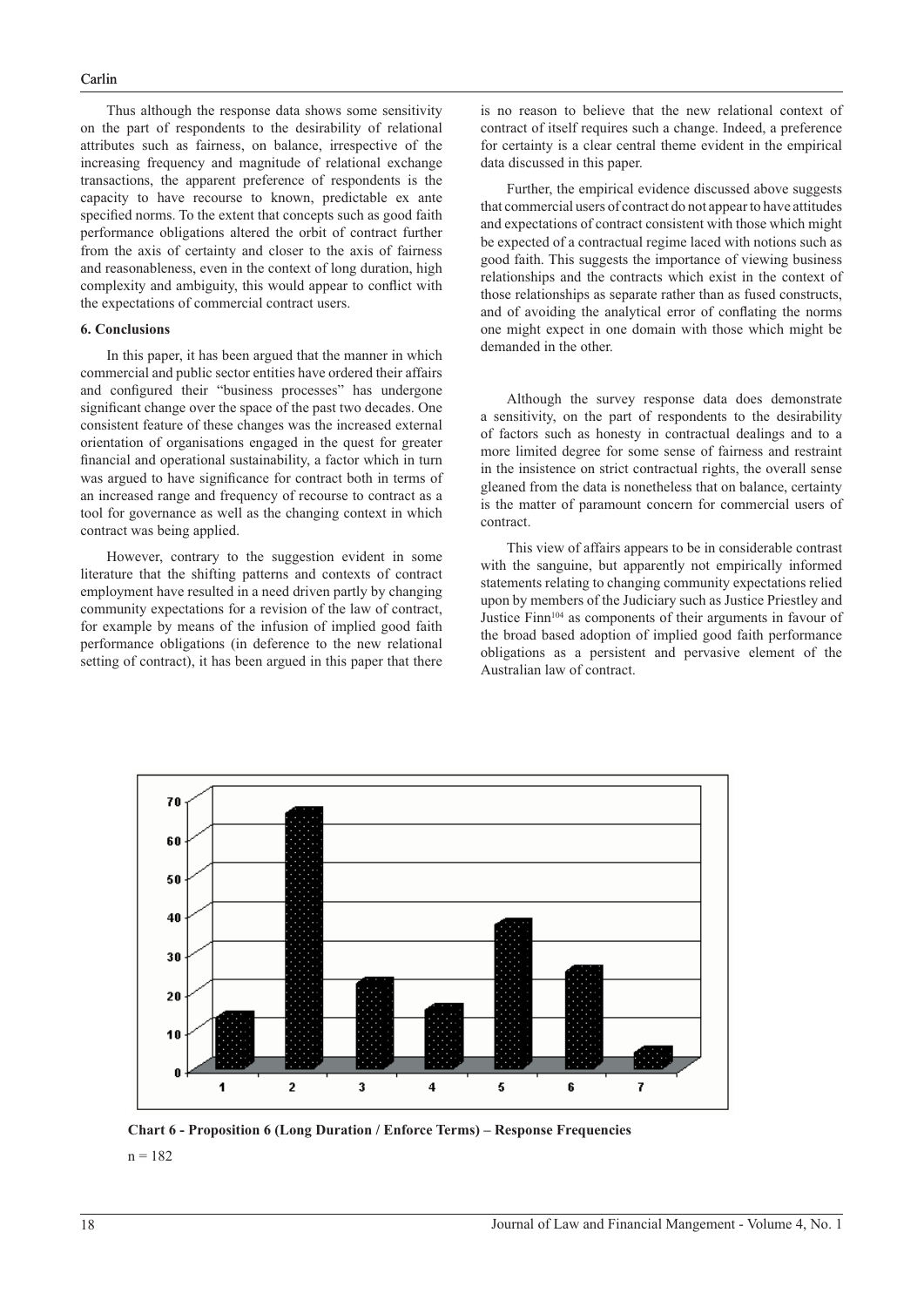

**Chart 7 - Proposition 7 (Duration / Certainty) – Response Frequencies**

#### **References**

- 1. D Yergin & J Stanislaw, *The Commanding Heights: The Battle Between Government and the Marketplace that is Remaking the Modern World* (1998) Simon & Schuster, New York.
- 2. M Porter, *Competitive Advantage of Nations* (1998) MacMillan, New York.
- 3. S Domberger, *The Contracting Organisation: A Strategic Guide to Outsourcing* (1998) Oxford University Press, New York.
- 4. According to the precepts of transaction cost economics, integration is the optimal strategy for reducing transaction costs in the context of uncertainty and asset specificity.
- 5. This term is used loosely to denote the operations of both commercial enterprises and not for profit enterprises from the public and "third" sectors.
- 6. K Langfield Smith & D Smith, "Management Control Systems and Trust in Outsourcing Relationships" (2003) 14 *Management Accounting Research* 281.
- 7. G Hamel & C Prahalad, "The Core Competence of the Corporation" (1990) May-June Harvard Business Review 78; G Hamel & C Prahalad, *Competing for the Future* (1994) Harvard Business School Publishing, Harvard.
- 8. H Chesbrough and D Teece, "When is Virtual Virtuous? Organising for Innovation" (1996) January-February *Harvard Business Review* 28.
- 9. S Corones, "Implied Good Faith and Unconscionability in Franchises: Moving Towards Relational Contract Theory" (2000) 28 *Australian Business Law Review* 462; M Chetwin, "Relational Contracts: An Issue of Interpretation not Classification" (2004) September-November *Commercial Law Quarterly 3*.
- 10. That is, relatively informal but still powerful devices which have their basis in considerations such as reputation

and which are based on the assumption that exchanges transpire in a multi period setting rather than a single period setting.

- 11. See as examples; C Hill, "Cooperation, Opportunism and the Invisible Hand: Implications for Transaction Cost Theory" (1990) 15 *Academy of Management Review* 500; A Larson, "Network Dyads in Entrepreneurial Settings: A Study of Governance of Exchange Relationships" (1992) 37 *Administrative Science Quarterly* 76; R Gulati, "Social Structure Alliance Formation Patterns: A Longditudinal Analysis" (1995) 40 *Administrative Science Quarterly* 619.
- 12. S Macaulay, "Non Contractual Relations in Business: A Preliminary Study" (1963) 28 *American Sociological Review* 55; S Macaulay, "An Empirical View of Contract" (1985) *Wisconsin Law Review* 465
- 13. Macneil, "Contracts: Adjustment of Long-Term Economic Relations under Classical, Neoclassical and Relational Contract Law" (1978) 72 *Northwestern University Law Review* 854.
- 14. S Macaulay, "An Empirical View of Contract Law" (1985) *Wisconsin Law Review* 465.
- 15. Whether via implication of a term or through the process of construction.
- 16. C Prahalad and G Hamel, "The Core Competence of the Corporation" (1990) *Harvard Business Review*, Vol 69, pp. 79-91.
- 17. N Bajpai and J Sachs, "Global Services Sourcing: Issues of Cost and Quality" (2004) CGSD *Working Paper No. 16*, The Earth Institute, Columbia, NY.
- 18. M Rishi and S Saxena, "Is Outsourcing Really as Bad as it is Made to Sound? A Re-assessment and Some Perspective" (2004) Seattle University Working Paper, Seattle, Washington.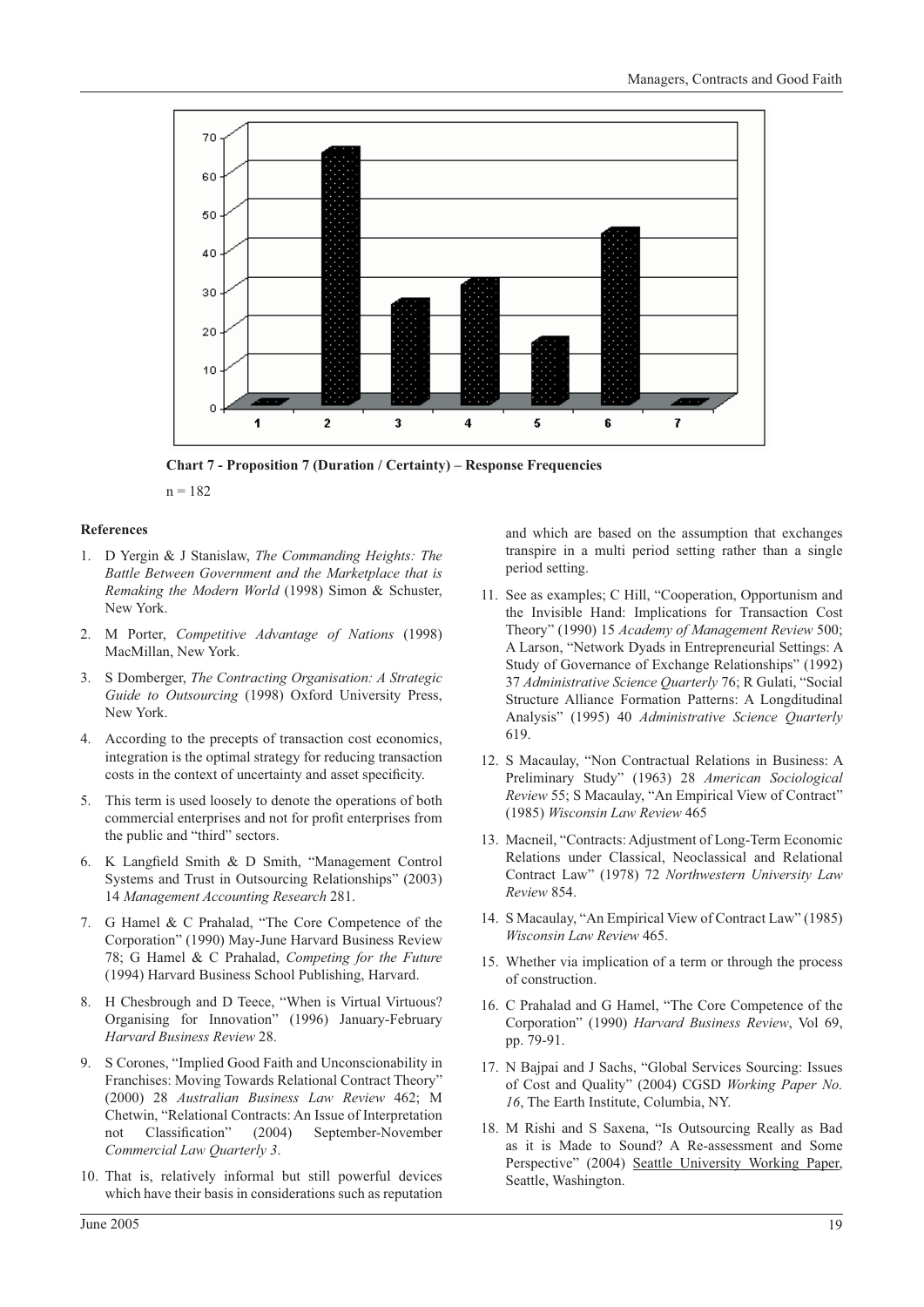- 19. Into which category Australia was counted for the purposes of the survey.
- 20. M Gottfredson, R Puryear and S Phillips, "Strategic Sourcing From Periphery to the Core" (2005) *Harvard Business Review*, February, pp. 132-139.
- 21. M Rishi and S Saxena, "Is Outsourcing Really as Bad as it is Made to Sound? A Re-assessment and Some Perspective", (2004), *Seattle University Working Paper*, Seattle, Washington.
- 22. The following list is not intended to be treated as exhaustive.
- 23. The arrangement between Vodafone and Mobile Innovations in; *Vodafone v Mobile Innovations* [2004] NSWCA 15 represents a good example.
- 24. T Avagliano, "What You Should Know About BPO" (2004) *Outsourcing Essentials* Vol 2 (1), pp. 52-56.
- 25. S Seshasai and A Gupta, "Global Outsourcing of Professional Services", (2004), *MIT Sloan School of Management Working Paper* 4456-04.
- 26. M Jones, "The Transnational Corporation, Corporate Social Responsibility and the Outsourcing Debate" (2005) *Journal of the American Academy of Business*, Vol 2, pp. 91-97.
- 27. A Shapiro, *Multinational Financial Management* (1996) 5th Ed. Prentice Hall.
- 28. J Speigel, "Horizontal Subcontracting" (1993) *RAND Journal of Economics*, Vol 4 (4), pp. 570-590.
- 29. G Hamel and C Prahalad, *Competing for the Future*, (1994) Boston, Harvard Business School Publishing.
- 30. R Morgan, "Outsourcing: Towards the Shamrock Organisation" (2003) *Journal of General Management*  Vol 29 (2), pp. 35-52.
- 31. R Morgan, "Outsourcing: Towards the Shamrock Organisation" (2003) *Journal of General Management* Vol 29 (2), pp. 35-52.
- 32. T Avagliano, "What You Should Know About BPO" (2004) *Outsourcing Essentials* Vol 2 (1), pp. 52-56.
- 33. M Gottfredson, R Puryear and S Phillips, "Strategic Sourcing From Periphery to the Core" (2005) *Harvard Business Review* February, pp. 132-139.
- 34. C Handy, *The Elephant and the Flea: New Thinking for a New World* (2001) Arrow, London.
- 35. G Hamel and C Prahalad, *Competing for the Future* (1994) Boston, Harvard Business School Publishing, p.40.
- 36. T Avagliano, "What You Should Know About BPO" (2004) *Outsourcing Essentials* Vol 2 (1), pp. 52-56.
- 37. The Outsourcing Institute and Dun and Bradstreet, *The 2000 Outsourcing Index* (2000) available at www. outsourcing.com.
- 38. M Earl, "The Risks of Outsourcing IT" (1996) *Sloan Management Review* 37(3), pp. 26-32.
- 39. J Bathelemy, "The Hidden Costs of IT Outsourcing" (2001) *MIT Sloan Management Review*, Spring,

pp.60-69.

- 40. S Newberry, "Intended or Unintended Consequences? Resource Erosion in New Zealand's Government Departments" (2002) *Financial Accountability and Management* 18(2) pp. 309-330.
- 41. S Schooner, "Competitive Sourcing Policy: More Sail Than Rudder" (2004) *Public Contract Law Journal* Vol 33 (2), pp. 263-292.
- 42. C Harrington and A Pollock, "Decentralisation and Privatisation of Long Term Care in the UK and USA" (1998) *The Lancet* Vol 351, June, pp. 1805-1808.
- 43. Linder, "Transformational Outsourcing" (2004) *MIT Sloan Management Review*, Winter, pp. 52-58.
- 44. B Walker and B Walker, *Privatisation-Sell Off or Sell Out? The Australian Experience*, (2000) ABC Books, Sydney.
- 45. T Carlin and J Guthrie, "Accrual Output Based Budgeting, The Rhetoric-Reality Gap" (2003) *Public Management Review*, Vol 5 (2), pp. 145-162.
- 46. S Newberry, "Intended or Unintended Consequences? Resource Erosion in New Zealand's Government Departments" (2002) *Financial Accountability and Management*, 18(2) pp. 309-330.
- 47. J Boston, J Martin, J Pallot & P Walsh, *Public Management: The New Zealand Model*, (1996), Oxford University Press, Aukland; W Bartlett & L Harrison, "Quasi Markets and the National Health Service Reforms", in Le Grand and Bartlett (eds), *Quasi Markets and Social Policy*, (1993), Macmillan, London; T Carlin, "Accrual Output Based Budgeting Systems in Australia-A Great Leap Backwards?" (2003) *Australian Accounting Review*, Vol 13 (2)pp. 41-47.
- 48. T Carlin, "Output Based Management & The Management of Performance – Insights From The Victorian Experience", 2004, *Management Accounting Research*, Vol 15, pp. 267- 283.
- 49. D Kemp, "Public Administration in the New Democratic State", (1997), Address to National Conference of the Institute of Public Administration, Canberra.
- 50. B Walker and B Walker, *Privatisation Sell Off or Sell Out? The Australian Experience*, (2000), ABC Books, Sydney; J Ganley and J Grahl, "Competition and Efficiency in Refuse Collection: A Critical Comment" (1987) *Fiscal Studies* Vol 8, pp.91-105.
- 51. P Jensen & R Stonecash, "The Efficiency of Public Sector Outsourcing Contracts", (2004), *Melbourne Institute Working Paper* 29/04.
- 52. P Azoulay, "Agents of Embededdness" (2003) *NBER Working Paper W 10142*.
- 53. G Bigley & J Pearce, "Straining for Shared Meaning in Organisational Science: Problems of Trust and Control" (1998) 23 *Academy of Management Review* 405.
- 54. K Llewellyn, "What Price Contract? An Essay in Perspective" (1931) 40 *Yale Law Journal* 704.
- 55. D Robinson, "Strategic Alliances and the Boundaries of the Firm" (2001) *Columbia University Graduate School*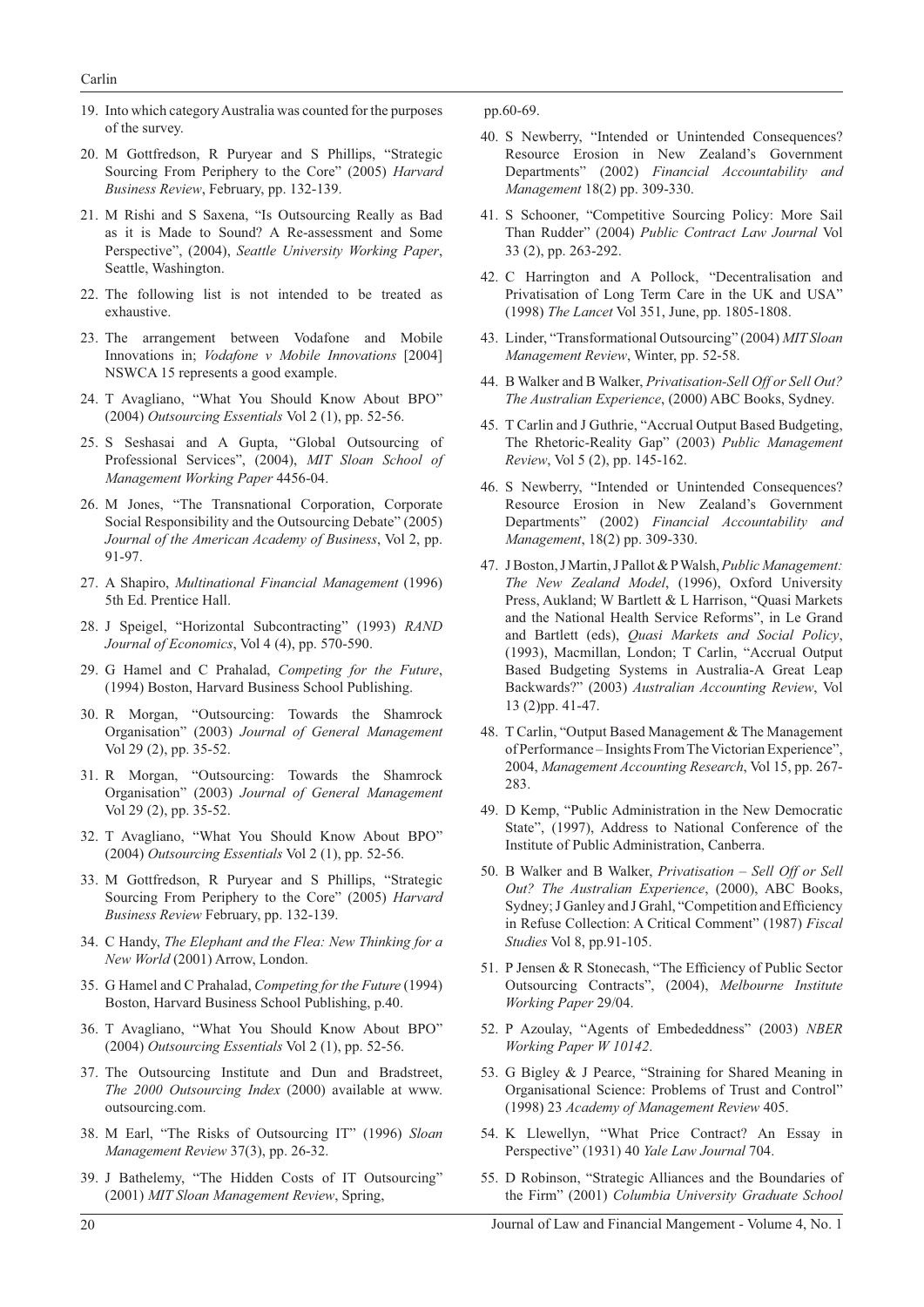*of Business Working Paper*.

- 56. B Gomes-Casseres, "Inter Firm Alliances", (1999), *Routledge Encyclopaedia of International Political Economy*, London.
- 57. P Eddey, *Accounting for Corporate Combinations and Associations*, (1995) 4th Ed, Prentice Hall, Sydney – see in particular Chapter 9, pp. 413-453.
- 58. B Gomes-Casseres, *The Alliance Revolution: The New Shape of Business Rivalry*, (1996), Harvard University Press, Cambridge, Mass.
- 59. A Stinchcombe, "Organising Information Outside the Firm: Contracts as Hierarchical Documents", in *Information and Organisations*, (1990) (ed) A Stinchcombe, University of California Press, Berkeley.
- 60. P Buckley and M Casson, "A Theory of Cooperation in International Business" in, *Cooperative Strategies in International Business*, F Contractor and P Lorange (eds), (1988), Lexington, Mass.
- 61. R Coase, "The Nature of the Firm" (1937) *Economica*, Vol 4, pp. 386-403.
- 62. S Johnson and M Houston, "A Re-examination of the Motives and Gains in Joint Ventures" (2000) *Journal of Financial and Quantitative Analysis*, Vol 35, pp. 67-85; J Hoyt & F Huq, "From Arms-Length to Collaborative Relationships in the Supply Chain – An Evolutionary Process" (2000) *International Journal of Physical Distribution and Logistics Management*, Vol 30 (9), pp. 750-764.
- 63. D Robinson, "Strategic Alliances and the Boundaries of the Firm" (2001) *Columbia University Graduate School of Business Working Paper*. See in particular the author's data in Appendix 1 relating to the number of domestic and cross border alliances entered into by U.S firms over the period studied.
- 64. R Midoro & A Pitto, "A Critical Evaluation of Strategic Alliances in Liner Shipping" (2000) *Maritime Policy Management*, Vol 27 (1), pp. 31-40.
- 65. Often with a view to forcing potential suppliers to compete fiercely against one another to win business on a contract by contract basis.
- 66. For example suppliers rather than buyers look after quality control, replenishment and in certain cases, product design issues. In traditional contractual / adversarial supply chain systems, these functions would typically be the exclusive preserve of the buyer organisation.
- 67. For example, it is well documented that Wallmart's internal inventory database is open to its suppliers. The data in a retailer's inventory management system would normally be treated as highly confidential, but Wallmart provides suppliers with access to this data and then allows suppliers to carry out just in time replenishment of stock lines direct to stores. This saves all parties considerable cost, and significantly reduces the amount of inventory which Wallmart is forced to carry in order to conduct business. See; J Peters & A Hogensen, "New Directions for the Warehouse" (1999) *Supply Chain Management Review, Spring*, pp. 23-25.
- 68. M Zairi, *Benchmarking for Best Practice Continuous Learning Through Sustainable Innovation*, (1996) Reed Publishing, London. See in particular Chapter 7 on Supplier Relationships for detailed case studies of vertical form strategic alliances in practice.
- 69. Airline strategic alliances also frequently encompass key areas such as procurement, maintenance and even extend to crew sharing facilities in some cases.
- 70. This is a common aviation industry term for the aircraft itself. Thus, in an alliance context, carrier A may market and ticket seats under its own name, but the "metal" (the aircraft) may be owned and operated by carrier B which has itself marketed and ticketed sales on the same flight under its own name. In this way, the brand and network presence of each of carrier A and B leverages not only off the infrastructure owned and controlled by A and B individually, but also by the infrastructure of A and B collectively.
- 71. S Vander Kraats, "Gaining a Competitive Edge Through Airline Alliances" (2000) *Competitiveness Review*, Vol 10 (2), pp. 38-47.
- 72. D Robinson & T Stuart, "Experience, Control and Value Creation in Biotech Strategic Alliances" (1999) *University of Chicago Graduate School of Business Working Paper*.
- 73. S Chan, J Kensinger A Keown and J Martin, "Do Strategic Alliances Create Value?" (1997) *Journal of Financial Economics*, Vol 46, pp 134-167.
- 74. B Gomes-Casseres, "The Logic of Alliance Fads: Why Collective Competition Spreads", in M Koza and A Lewin (eds), *Strategic Alliances and Firm Adaptation: A Coevolution Perspective* (2001) M.E Sharpe, New York.
- 75. P Milgrom & J Roberts, *Economics, Organisation and Management*, (1992), Prentice Hall, Englewood Cliffs, NJ, p. 131.
- 76. G Clay, A MacNaughton & J Farnan, "Creating Long-Term Success Through Expanded Partnering", (2004), Dispute Resolution Journal, February/April, pp. 42-48.
- 77. United States Accounting Office (USAO), Customer – Supplier Relationships Can Be Improved Through Partnering", (1994), Government Accounting Office, Washington D.C.
- 78. M Slagle and J Maes, "Lessons Learned From a Decade of Partnering", (2000), National Productivity Review, Vol 19, pp. 37-42.
- 79. J Critchlow, *Making Partnering Work in the Construction Industry*, (1998), Chandos, Oxford.
- 80. D Gransbery, H Reynolds & E Boyd, "Measuring Partnered Project Performance" (1999) *Cost Engineering*, Vol 41, pp. 39-44.
- 81. C Wall, "The Dispute Resolution Advisor in the Construction Industry" (1992) *Construction Conflict Management and Resolution*, February, pp. 202-208.
- 82. C Cowan, C Gray and E Larson, "Project Partnering" (1997) *Project Management Journal*, Vol 22(4), pp. 5-12.
- 83. Construction Industry Institute of Australia (CIIA),